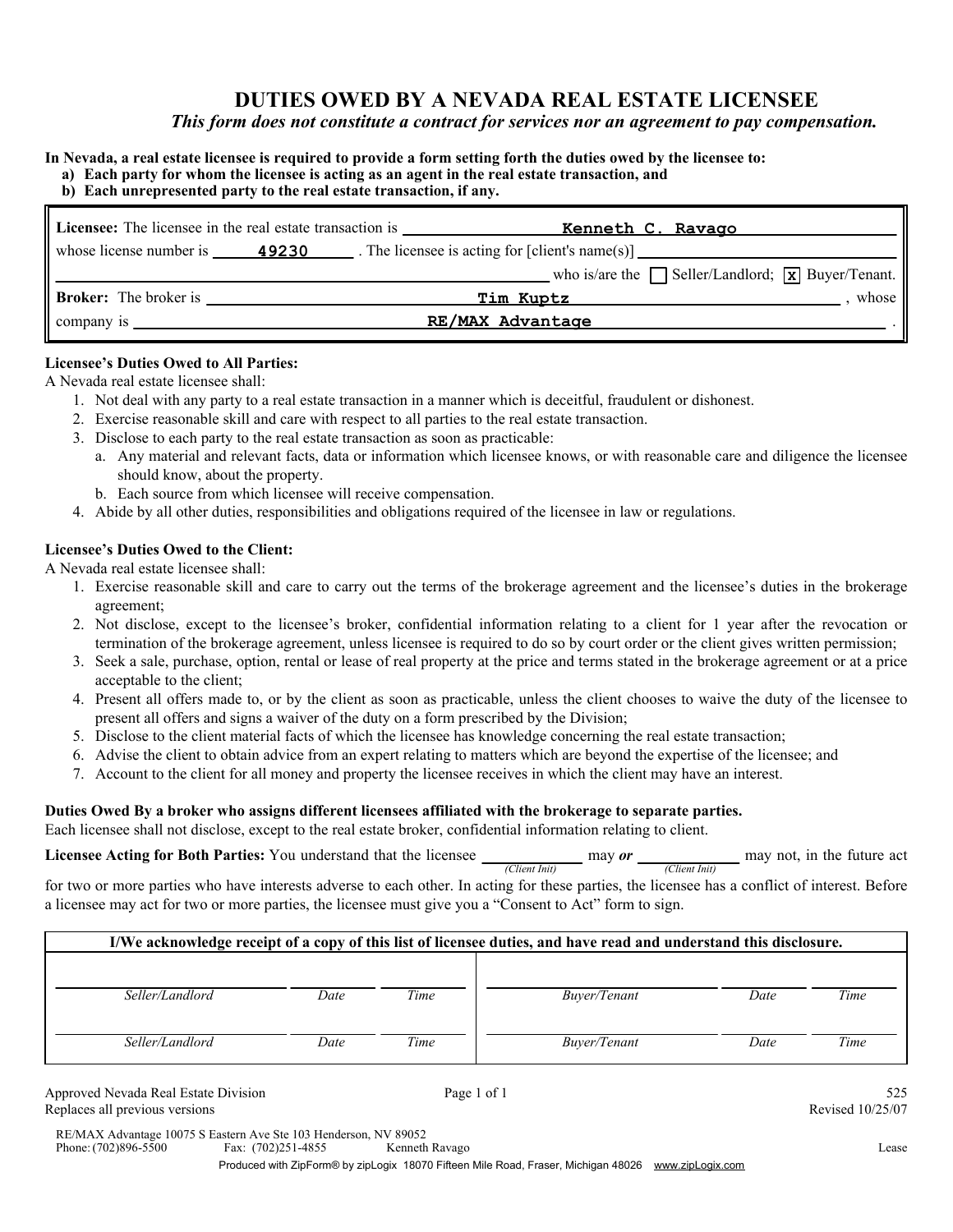# **RESIDENTIAL LEASE AGREEMENT**

for

| .©   | <b>EQUAL HOUSING</b> |
|------|----------------------|
| REAL | <b>OPPORTUNITY</b>   |

|                      |                                                                                                                                                                                 | (Property Address) |                                                                                                     |                                                                                                                                                                                                                                                                                                                                                                                                                                                                                                                      |
|----------------------|---------------------------------------------------------------------------------------------------------------------------------------------------------------------------------|--------------------|-----------------------------------------------------------------------------------------------------|----------------------------------------------------------------------------------------------------------------------------------------------------------------------------------------------------------------------------------------------------------------------------------------------------------------------------------------------------------------------------------------------------------------------------------------------------------------------------------------------------------------------|
|                      |                                                                                                                                                                                 |                    |                                                                                                     |                                                                                                                                                                                                                                                                                                                                                                                                                                                                                                                      |
| 2                    |                                                                                                                                                                                 |                    |                                                                                                     |                                                                                                                                                                                                                                                                                                                                                                                                                                                                                                                      |
| 3                    |                                                                                                                                                                                 |                    |                                                                                                     |                                                                                                                                                                                                                                                                                                                                                                                                                                                                                                                      |
| 4<br>5<br>6          |                                                                                                                                                                                 |                    |                                                                                                     | Tenant's Name: 1988 and 1988 and 1988 and 1988 and 1988 and 1988 and 1988 and 1988 and 1988 and 1988 and 1988 and 1988 and 1988 and 1988 and 1988 and 1988 and 1988 and 1988 and 1988 and 1988 and 1988 and 1988 and 1988 and                                                                                                                                                                                                                                                                                        |
| 7<br>8               | Tenant's Name: 2008. [19] Tenant's Name: 2008. [19] Tenant's Name: 2008. [19] Tenant's Name: 2008. [19] Tenant                                                                  |                    |                                                                                                     | Tenant's Name:                                                                                                                                                                                                                                                                                                                                                                                                                                                                                                       |
| 9<br>10              | (collectively, "TENANT"), which parties hereby agree to as follows:                                                                                                             |                    |                                                                                                     |                                                                                                                                                                                                                                                                                                                                                                                                                                                                                                                      |
| 11                   | 2. SUMMARY: The initial rents, charges and deposits are as follows:                                                                                                             |                    |                                                                                                     |                                                                                                                                                                                                                                                                                                                                                                                                                                                                                                                      |
| 12<br>13<br>14       |                                                                                                                                                                                 | Total<br>Amount    | Received                                                                                            | <b>Balance Due</b><br>Prior to Occupancy                                                                                                                                                                                                                                                                                                                                                                                                                                                                             |
|                      | 15 Rent: From $\qquad \qquad$ , To $\qquad \qquad$                                                                                                                              |                    |                                                                                                     | $\begin{array}{r} \n  \begin{array}{r}\n  \text{s} \\ \text{s} \\ \hline\n  \text{s} \\ \text{s} \\ \hline\n  \text{s} \\ \text{s} \\ \text{s} \\ \hline\n  \text{s} \\ \text{s} \\ \hline\n  \text{s} \\ \text{s} \\ \hline\n  \text{s} \\ \text{s} \\ \hline\n  \text{s} \\ \text{s} \\ \hline\n  \text{s} \\ \text{s} \\ \hline\n  \text{s} \\ \text{s} \\ \hline\n  \text{s} \\ \text{s} \\ \text{s} \\ \hline\n  \text{s} \\ \text{s} \\ \hline\n  \text{s} \\ \text{s} \\ \text{s} \\ \hline\n  \text{s} \\ \$ |
|                      | 16 Security Deposit                                                                                                                                                             |                    |                                                                                                     |                                                                                                                                                                                                                                                                                                                                                                                                                                                                                                                      |
|                      | 17 Key Deposit<br>18 Admin Fee/Credit App Fee (Non-refundable)                                                                                                                  |                    |                                                                                                     |                                                                                                                                                                                                                                                                                                                                                                                                                                                                                                                      |
|                      | 19 Pet Deposit                                                                                                                                                                  |                    |                                                                                                     |                                                                                                                                                                                                                                                                                                                                                                                                                                                                                                                      |
|                      | 20 Cleaning Deposit                                                                                                                                                             |                    |                                                                                                     |                                                                                                                                                                                                                                                                                                                                                                                                                                                                                                                      |
|                      | 21 Last Month's Rent Security                                                                                                                                                   |                    |                                                                                                     |                                                                                                                                                                                                                                                                                                                                                                                                                                                                                                                      |
|                      | 22 CIC Registration                                                                                                                                                             |                    |                                                                                                     |                                                                                                                                                                                                                                                                                                                                                                                                                                                                                                                      |
|                      | 23 Utility Proration                                                                                                                                                            |                    |                                                                                                     |                                                                                                                                                                                                                                                                                                                                                                                                                                                                                                                      |
| 24                   | Sewer/Trash Proration                                                                                                                                                           |                    |                                                                                                     |                                                                                                                                                                                                                                                                                                                                                                                                                                                                                                                      |
| 25                   |                                                                                                                                                                                 |                    |                                                                                                     |                                                                                                                                                                                                                                                                                                                                                                                                                                                                                                                      |
| 26                   | Other<br>Other                                                                                                                                                                  |                    |                                                                                                     |                                                                                                                                                                                                                                                                                                                                                                                                                                                                                                                      |
| 27                   | Other                                                                                                                                                                           |                    |                                                                                                     |                                                                                                                                                                                                                                                                                                                                                                                                                                                                                                                      |
| 28                   | Other                                                                                                                                                                           |                    |                                                                                                     |                                                                                                                                                                                                                                                                                                                                                                                                                                                                                                                      |
| 29                   | <b>TOTAL</b>                                                                                                                                                                    |                    |                                                                                                     |                                                                                                                                                                                                                                                                                                                                                                                                                                                                                                                      |
| 30                   | (Any balance due prior to occupancy to be paid in CERTIFIED FUNDS)                                                                                                              |                    |                                                                                                     |                                                                                                                                                                                                                                                                                                                                                                                                                                                                                                                      |
| 31<br>32<br>33<br>34 | 3. ADDITIONAL MONIES DUE:                                                                                                                                                       |                    |                                                                                                     |                                                                                                                                                                                                                                                                                                                                                                                                                                                                                                                      |
| 35<br>36<br>37<br>38 | 4. PREMISES: Landlord hereby leases to TENANT and TENANT hereby leases from Landlord, subject to the terms<br>and conditions of the lease, the Premises known and designated as |                    |                                                                                                     |                                                                                                                                                                                                                                                                                                                                                                                                                                                                                                                      |
| 39                   |                                                                                                                                                                                 |                    |                                                                                                     |                                                                                                                                                                                                                                                                                                                                                                                                                                                                                                                      |
| 40                   |                                                                                                                                                                                 |                    |                                                                                                     |                                                                                                                                                                                                                                                                                                                                                                                                                                                                                                                      |
| 41                   |                                                                                                                                                                                 |                    |                                                                                                     |                                                                                                                                                                                                                                                                                                                                                                                                                                                                                                                      |
| 42<br>43             | delivered by certified mail (all calculation based on 30 day month).                                                                                                            |                    |                                                                                                     |                                                                                                                                                                                                                                                                                                                                                                                                                                                                                                                      |
| 44<br>45<br>46       | 6. RENT: TENANT shall pay rent at the monthly rate of $\frac{1}{2}$ = $\frac{1}{2}$ , in advance, on the $\frac{1}{2}$ day                                                      |                    |                                                                                                     |                                                                                                                                                                                                                                                                                                                                                                                                                                                                                                                      |
| 47<br>48             | of every month beginning the day of day of delinquent, it must be paid in the form of certified funds.                                                                          |                    |                                                                                                     |                                                                                                                                                                                                                                                                                                                                                                                                                                                                                                                      |
|                      | Residential Lease Agreement Rev. 05/12 Landlord Landlord<br>Page 1 of 9                                                                                                         |                    |                                                                                                     | Tenant<br>Tenant<br>Tenant<br>Tenant<br>Tenant<br>Tenant<br>Tenant<br>Tenant<br>Tenant<br>Tenant<br>Tenant<br>Tenant<br>Tenant<br>Tenant<br>Tenant<br>De Carrier de Carrier de Carrier de Carrier de Carrier de Carrier de Carrier de Carrier de Carrier de Carrier de Carr                                                                                                                                                                                                                                          |
|                      | © 2012 Greater Las Vegas Association of REALTORS®                                                                                                                               |                    |                                                                                                     | Property: The CONSECTION Fax: (702)251-4855 Lease Pkg-Henderson                                                                                                                                                                                                                                                                                                                                                                                                                                                      |
| Kenneth Ravago       | RE/MAX Advantage 10075 S Eastern Ave Ste 103 Henderson, NV 89052                                                                                                                |                    | Produced with ZipForm® by zipLogix 18070 Fifteen Mile Road, Fraser, Michigan 48026 www.zipLogix.com |                                                                                                                                                                                                                                                                                                                                                                                                                                                                                                                      |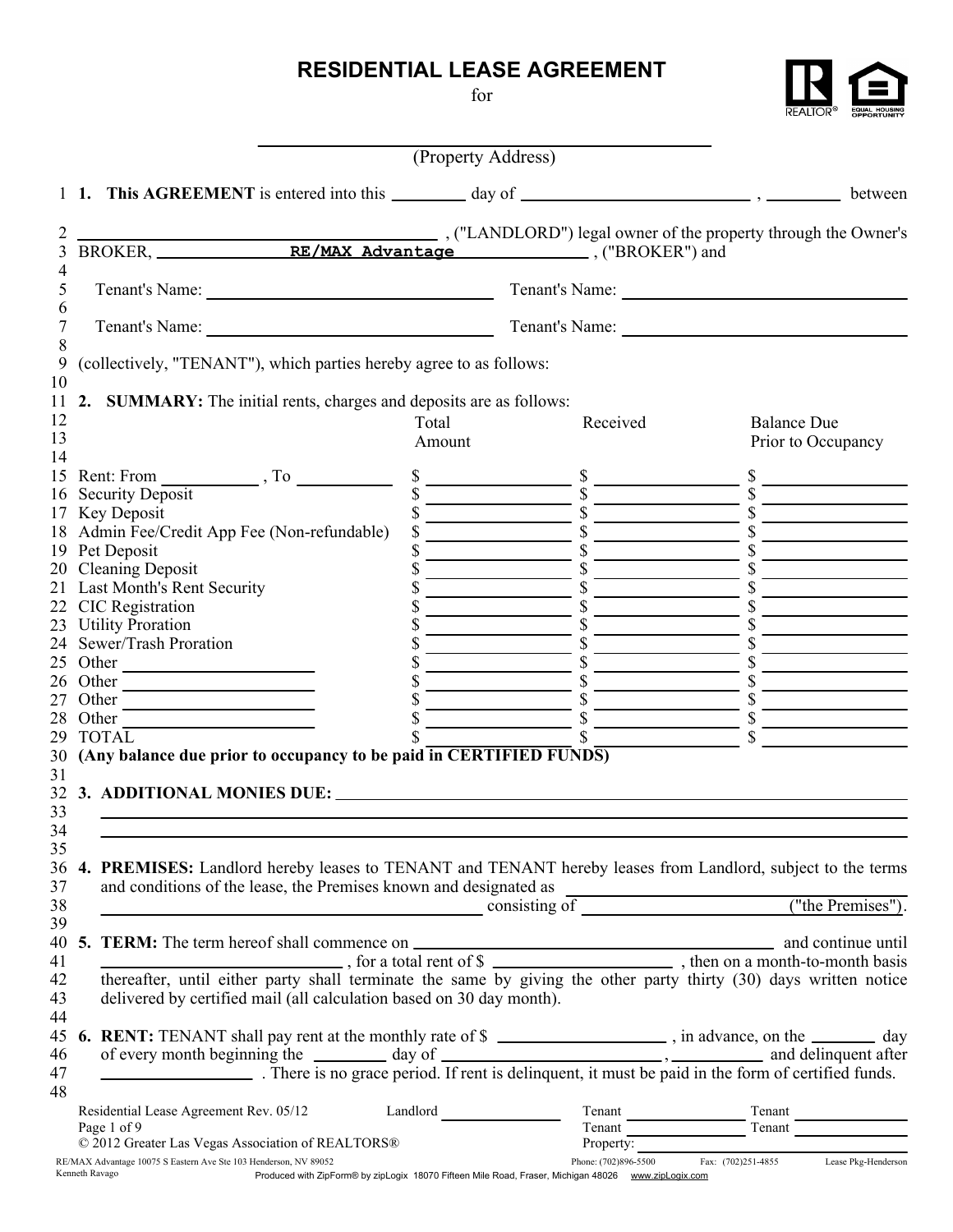|   | 1 7. PLACE OF PAYMENTS: TENANT shall make all payments payable to ______<br>RE/MAX Advantage |  |
|---|----------------------------------------------------------------------------------------------|--|
|   | and shall mail such payments to: 10075 S. Eastern Ave #103 Henderson, NV 89052               |  |
|   | hand deliver such payments to<br>$-0$ r $-$                                                  |  |
| 4 | 10075 S. Eastern Ave #103 Henderson, NV 89052<br>during normal business hours.               |  |
|   |                                                                                              |  |

### 6 **8. ADDITIONAL FEES:** 7

28

**A. LATE FEES:** In the event TENANT fails to pay rent when due, TENANT shall pay a late fee of  $$ 50.00$  plus  $$20.00$  per day for each day after  $\overline{\phantom{0}}$  days that the sum was due.

**B. DISHONORED CHECKS:** A charge of \$ 100.00 shall be imposed for each dishonored check made by TENANT to LANDLORD. TENANT agrees to pay all rents, all late fees, all notice fees and all costs to honor a returned check with certified funds. After TENANT has tendered a check which is dishonored, TENANT hereby agrees to pay all remaining payments including rent due under this Agreement by certified funds. Any payments tendered to LANDLORD thereafter, which are not in the form of certified funds, shall be treated as if TENANT failed to make said payment until certified funds are received. LANDLORD presumes that TENANT is aware of the criminal sanctions and penalties for issuance of a check which TENANT knows is drawn upon insufficient funds and which is tendered for the purpose of committing a fraud upon a creditor. **B. DISHONORED CHECKS:** A charge of \$100.00

20 21 22 23 24 25 26 27 **C. ADDITIONAL RENT:** All late fees and dishonored check charges shall be due when incurred and shall become additional rent. **Payments will be applied to charges which become rent in the order accumulated.** All unpaid charges or any fees owed by TENANT, including but not limited to notice fees, attorney's fees, repair bills, utility bills, landscape/pool repair and maintenance bills and CIC fines will become additional rent at the beginning of the month after TENANT is billed. TENANT'S failure to pay the full amount for a period may result in the initiation of eviction proceedings. LANDLORD'S acceptance of any late fee or dishonored check fee shall not act as a waiver of any default of TENANT, nor as an extension of the date on which rent is due. LANDLORD reserves the right to exercise any other rights and remedies under this Agreement or as provided by law.

29 9. 30 31 32 33 34 35 36 37 38 39 **9. SECURITY DEPOSITS:** Upon execution of this Agreement, TENANT shall deposit with LANDLORD as a Security Deposit the sum stated in paragraph 2. **TENANT shall not apply the Security Deposit to, or in lieu of, rent.** At any time during the term of this Agreement and upon termination of the tenancy by either party for any reason, the LANDLORD may claim, from the Security Deposit, such amounts due Landlord under this Agreement. Any termination prior to the initial term set forth in paragraph 5, or failure of TENANT to provide proper notice of termination, is a default in the payment of rent for the remainder of the lease term, which may be offset by the Security Deposit. Pursuant to NRS 118A.242, LANDLORD shall provide TENANT with a written, itemized accounting of the disposition of the Security Deposit within thirty (30) days of termination. TENANT agrees, upon accounting and any refund. termination of the tenancy, to provide LANDLORD with a forwarding address to prevent a delay in receiving the

- 40 **10. TRUST ACCOUNTS:** BROKER shall retain all interest earned, if any, on security deposits to offset 41 administration and bookkeeping fees.
- 42 43 11. **EVICTION COSTS:** TENANT shall be charged an administrative fee of \$ 300.00 per eviction 44 45 attempt to offset the costs of eviction notices and proceedings. TENANT may be charged for service of legal notices and all related fees according to actual costs incurred.

46 47 **12. CARDS AND KEYS:** Upon execution of the Agreement, TENANT shall receive the following:

| 48 | Door key(s)                         | Garage Transmitter(s) | Other(s)                                       |
|----|-------------------------------------|-----------------------|------------------------------------------------|
| 49 | $\frac{1}{\sqrt{2}}$ Mailbox key(s) | Gate Card(s)          | $Other(s)$ .<br>the property of the control of |
| 50 | . Laundry Room key(s)               | Gate Transmitter(s)   | Other(s)                                       |

50 51 Tenant shall make a key deposit (if any) in the amount set forth in paragraph 2 upon execution of this Agreement.

52 53 The key deposit shall be refunded within 30 days of Tenant's return of all cards and/or keys to Landlord or Landlord's BROKER.

54

| Residential Lease Agreement Rev. 05/12            | Landlord | l`enant   | l`enant   |  |
|---------------------------------------------------|----------|-----------|-----------|--|
| Page 2 of 9                                       |          | l`enant   | $T$ enant |  |
| © 2012 Greater Las Vegas Association of REALTORS® |          | Property: |           |  |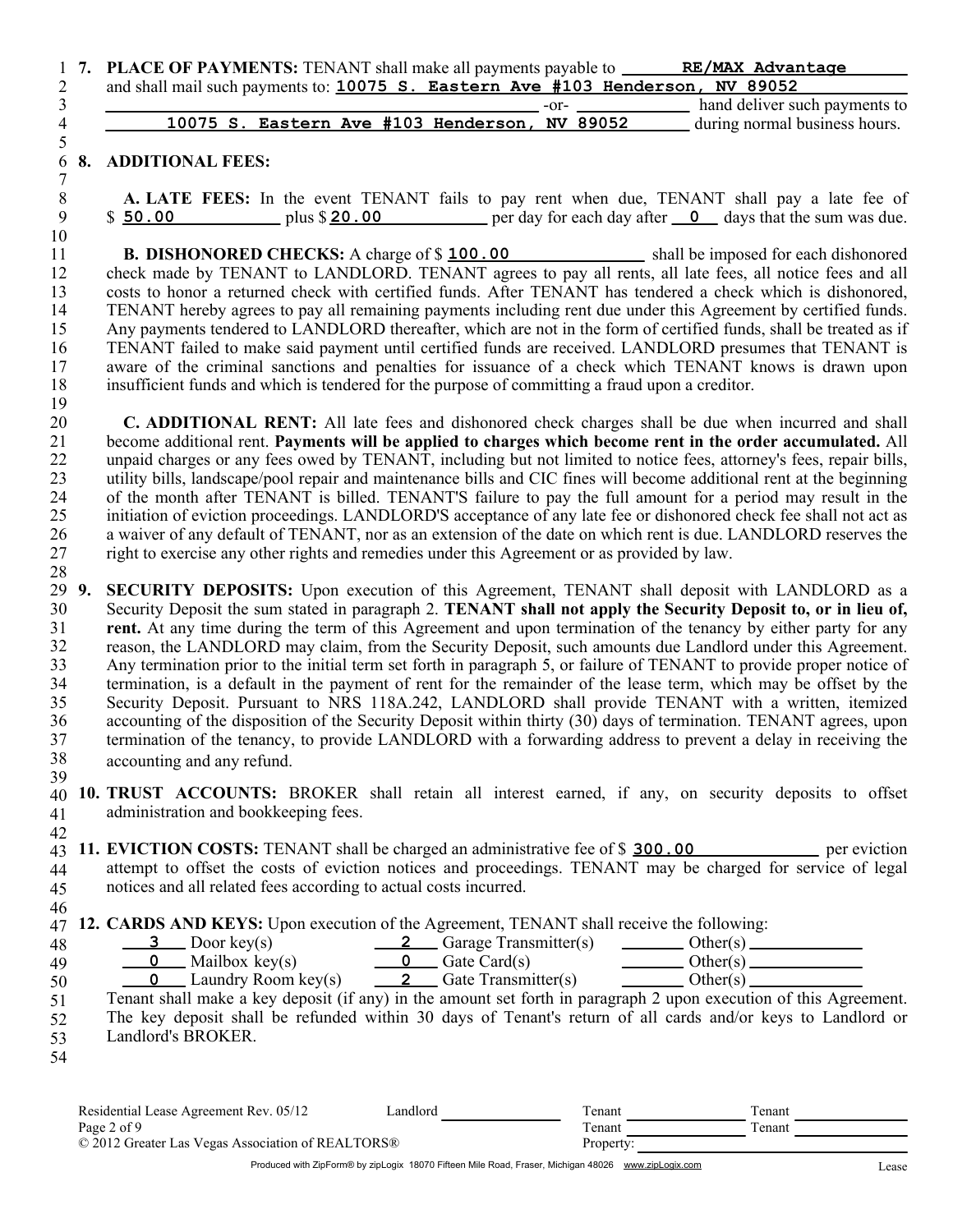| 1<br>$\overline{c}$<br>$\overline{3}$<br>$\overline{4}$<br>5 | 13. CONVEYANCES AND USES: TENANT shall not assign, sublet or transfer TENANT'S interest, nor any part<br>thereof, without prior written consent of LANDLORD. TENANT shall use the Premises for residential purposes<br>only and not for any commercial enterprise or for any purpose which is illegal. TENANT shall not commit waste,<br>cause excessive noise, create a nuisance or disturb others.                                                                                                                                                                                                                                                                                                                                                                                                                                                                                                                                                                                                                                                                                                                                                                   |
|--------------------------------------------------------------|------------------------------------------------------------------------------------------------------------------------------------------------------------------------------------------------------------------------------------------------------------------------------------------------------------------------------------------------------------------------------------------------------------------------------------------------------------------------------------------------------------------------------------------------------------------------------------------------------------------------------------------------------------------------------------------------------------------------------------------------------------------------------------------------------------------------------------------------------------------------------------------------------------------------------------------------------------------------------------------------------------------------------------------------------------------------------------------------------------------------------------------------------------------------|
| 6<br>$\overline{7}$<br>$\,8\,$<br>$\boldsymbol{9}$           | 14. OCCUPANTS: Occupants of the Premises shall be limited to ________________________ persons and shall be used solely for<br>housing accommodations and for no other purpose. TENANT represents that the following person(s) will live in the                                                                                                                                                                                                                                                                                                                                                                                                                                                                                                                                                                                                                                                                                                                                                                                                                                                                                                                         |
| 10<br>11<br>12<br>13<br>14                                   | 15. GUESTS: The TENANT agrees to pay the sum of \$25.00 per day for each guest remaining on the Premises more than 15 days. Notwithstanding the foregoing, in no event shall any guest remain on the<br>Premises for more than 30 days.                                                                                                                                                                                                                                                                                                                                                                                                                                                                                                                                                                                                                                                                                                                                                                                                                                                                                                                                |
| 15<br>16<br>17<br>18                                         | 16. UTILITIES: LESSEE shall immediately connect all utilities and services of premises upon commencement of<br>lease. LESSEE is to pay when due all utilities and other charges in connection with LESSEE's individual rented<br>premises. Responsibility is described as (T) for Tenant and (O) for Owner:<br>Electricity $\frac{t}{\text{Gas } t}$ Trash $\frac{t}{\text{Sower } t}$ Phone $\frac{t}{\text{Cable } t}$ Other                                                                                                                                                                                                                                                                                                                                                                                                                                                                                                                                                                                                                                                                                                                                         |
| 19<br>20<br>21                                               | Gas t Sewer t Cable t (<br>Water t Septic na Association Fees o                                                                                                                                                                                                                                                                                                                                                                                                                                                                                                                                                                                                                                                                                                                                                                                                                                                                                                                                                                                                                                                                                                        |
| 22<br>23<br>24<br>25                                         | a. TENANT is responsible to connect the following utilities in TENANT'S name: <b>NV Energy</b> ,<br>Southwest Gas, City of Henderson water and sewer, Republic Services<br>b. LANDLORD will maintain the connection of the following utilities in LANDLORD's name and bill<br>TENANT for connection fees and use accordingly: _________________________________                                                                                                                                                                                                                                                                                                                                                                                                                                                                                                                                                                                                                                                                                                                                                                                                        |
| 26<br>27<br>28<br>29<br>30<br>31<br>32<br>33                 | c. No additional phone or cable lines or outlets shall be obtained for the Premises without the<br>LANDLORD's written consent. In the event of LANDLORD's consent, TENANT shall be responsible for all<br>costs associated with the additional lines or outlets.<br>d. If an alarm system exists on the Premises, TENANT shall obtain the services of an alarm services<br>company and shall pay all costs associated therewith.                                                                                                                                                                                                                                                                                                                                                                                                                                                                                                                                                                                                                                                                                                                                       |
| 34<br>35<br>36<br>37<br>38<br>39<br>40<br>41<br>42<br>43     | 17. PEST NOTICE: TENANT understands that various pest, rodent and insect species (collectively, "pests") exist in<br>Southern Nevada. Pests may include, but are not limited to, scorpions (approximately 23 species, including bark<br>scorpions), spiders (including black widow and brown recluse), bees, snakes, ants, termites, rats, mice and pigeons.<br>The existence of pests may vary by season and location. Within thirty (30) days of occupancy, if the Premises has<br>pests, LANDLORD, at TENANT's request, will arrange for and pay for the initial pest control spraying. TENANT<br>agrees to pay for the monthly pest control spraying fees. The names and numbers of pest control providers are in the<br>yellow pages under "PEST." For more information on pests and pest control providers, TENANT should contact the<br>State of Nevada Division of Agriculture at www.agri.nv.gov.                                                                                                                                                                                                                                                             |
| 44<br>45<br>46<br>47<br>48<br>49<br>50<br>51<br>52<br>53     | <b>18. PETS:</b> No pet shall be on or about the Premises at any time without written permission of LANDLORD. In the<br>event TENANT wishes to have a pet, TENANT will complete an Application for Pet Approval. Should written<br>permission be granted for occupancy of the designated pet, an additional security deposit in the amount of \$ 300<br>will be required and paid by TENANT in advance subject to deposit terms and conditions aforementioned. In the<br>event written permission shall be granted, TENANT shall be required to procure and provide to Landlord written<br>evidence that TENANT has obtained such insurance as may be available against property damage to the Premises and<br>liability to third party injury. Each such policy shall name LANDLORD and LANDLORD'S AGENT as additional<br>insureds. A copy of each such policy shall be provided to Landlord or Landlord's BROKER prior to any pets being<br>allowed within the Premises. If TENANT obtains a pet without written permission of LANDLORD, TENANT agrees<br>to pay an immediate fine of \$500. TENANT agrees to indemnify LANDLORD for any and all liability, loss and |

| Residential Lease Agreement Rev. 05/12            | andlord | l'enant   | l'enant |  |
|---------------------------------------------------|---------|-----------|---------|--|
| Page 3 of 9                                       |         | l'enant   | l'enant |  |
| © 2012 Greater Las Vegas Association of REALTORS® |         | Property: |         |  |
|                                                   |         |           |         |  |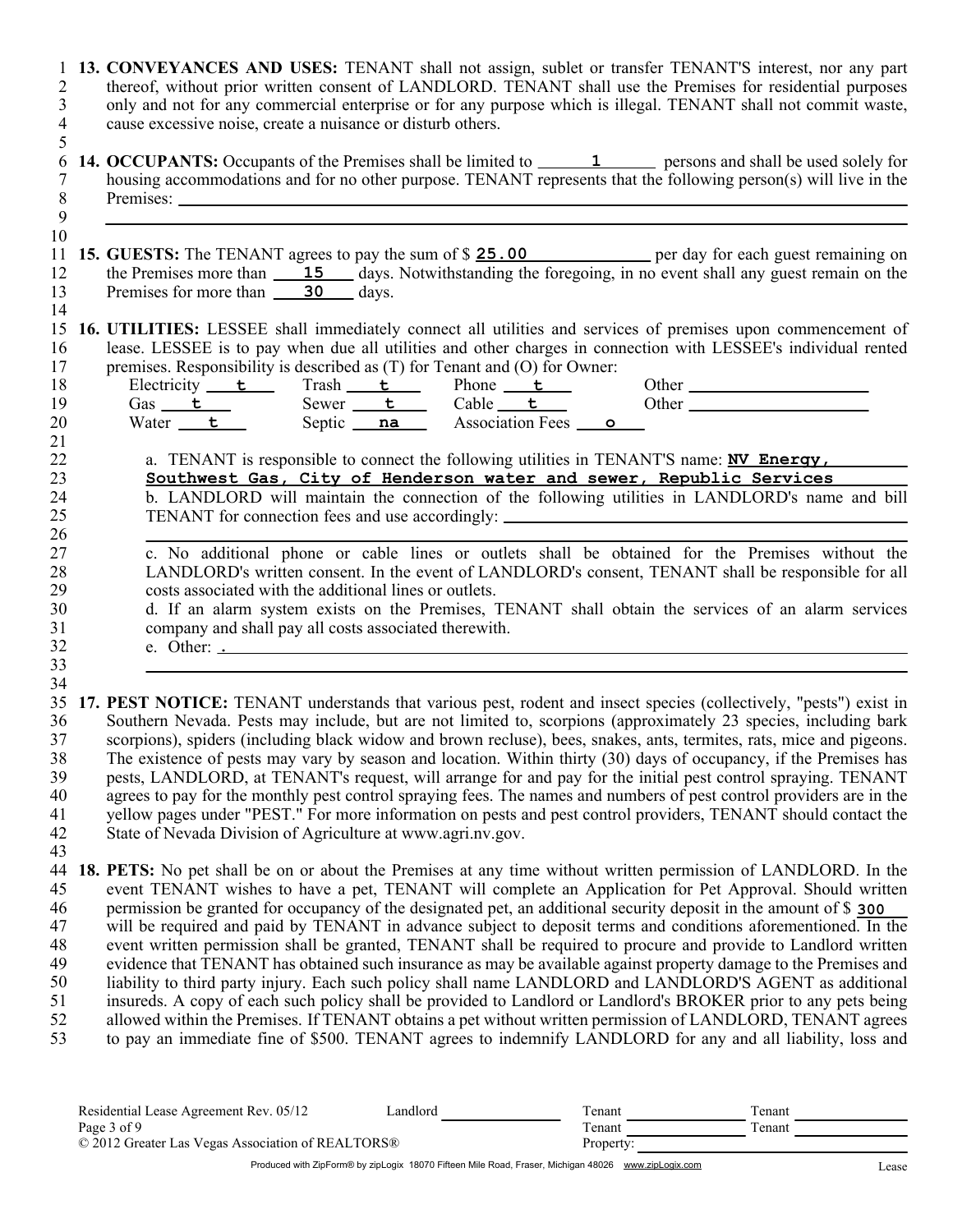- 1 2 3 damages which LANDLORD may suffer as a result of any animal in the Premises, whether or not written permission was granted.
- 4 **19. RESTRICTIONS:** TENANT shall not keep or permit to be kept in, on, or about the Premises: waterbeds, boats, 5 6 campers, trailers, mobile homes, recreational or commercial vehicles or any non-operative vehicles except as follows: .
	- **TENANT shall not conduct nor permit any work on vehicles on the premises.**
- 9 **20. ALTERATIONS:** TENANT shall make no alterations to the Premises without LANDLORD's written consent. All 10 11 12 13 14 alterations or improvements made to the Premises, shall, unless otherwise provided by written agreement between parties hereto, become the property of LANDLORD and shall remain upon the Premises and shall constitute a fixture permanently affixed to the Premises. In the event of any alterations, TENANT shall be responsible for restoring the Premises to its original condition if requested by LANDLORD or LANDLORD's BROKER.
- 15 **21. DEFAULT:** Failure by TENANT to pay rent, perform any obligation under this Agreement, or comply with any 16 17 18 19 20 Association Governing Documents (if any), or TENANT's engagement in activity prohibited by this Agreement, or TENANT's failure to comply with any and all applicable laws, shall be considered a default hereunder. Upon default, LANDLORD may, at its option, terminate this tenancy upon giving proper notice. Upon default, LANDLORD shall issue a proper itemized statement to TENANT noting the amount owed by TENANT. LANDLORD may pursue any and all legal and equitable remedies available.
- 22 **22. ENFORCEMENT:** Any failure by LANDLORD to enforce the terms of this Agreement shall not constitute a 23 24 25 waiver of said terms by LANDLORD. Acceptance of rent due by LANDLORD after any default shall not be construed to waive any right of LANDLORD or affect any notice of termination or eviction.
- 26 **23. NOTICE OF INTENT TO VACATE:** TENANT shall provide notice of TENANT's intention to vacate the 27 28 29 30 31 32 33 Premises at the expiration of this Agreement. **Such notice shall be in writing and shall be provided to LANDLORD prior to the first day of the last month of the lease term set forth in section 5 of this Agreement. In no event shall notice be less than 30 days prior to the expiration of the term of this Agreement.** In the event TENANT fails to provide such notice, TENANT shall be deemed to be holding-over on a month-to-month basis until 30 days after such notice. During a holdover not authorized by LANDLORD, rent shall increase by %. **25.000**
- 34 **24. TERMINATION:** Upon termination of the tenancy, TENANT shall surrender and vacate the Premises and shall 35 36 37 remove any and all of TENANT'S property. TENANT shall return keys, personal property and Premises to the LANDLORD in good, clean and sanitary condition, normal wear excepted. TENANT will allow LANDLORD to inspect the Premises in the TENANT's presence to verify the condition of the Premises.
- 39 **25. EMERGENCIES:** The name, address and phone number of the party who will handle maintenance or essential 40 services emergencies on behalf of the LANDLORD is as follows: **Fire, flood, and water damage please call direct:702-714-1536. Tenant portal for standard service requests.**
- 41 42

38

7 8

21

43 **26. MAINTENANCE:** TENANT shall keep the Premises in a clean and good condition. TENANT shall immediately 44 45 46 47 48 49 50 51 52 53 report to the LANDLORD any defect or problem pertaining to plumbing, wiring or workmanship on the Premises. TENANT agrees to notify LANDLORD of any water leakage and/or damage within 24 hours of the occurrence. TENANT understands that TENANT may be held responsible for any water and/or mold damage, including the costs of remediation of such damage. TENANT shall be responsible for any **MINOR** repairs necessary to the Premises up to and including the cost of \$ 60.00 TENANT agrees to pay for all repairs. Premises up to and including the cost of \$ 60.00 TENANT agrees to pay for all repairs, replacements and maintenance required by TENANT's misconduct or negligence or that of TENANT's family, pets, licensees and guests, including but not limited to any damage done by wind or rain caused by leaving windows open and/or by overflow of water, or stoppage of waste pipes, or any other damage to appliances, carpeting or the building in general. At LANDLORD's option, such charges shall be paid immediately or be regarded as additional rent to be paid no later than the next monthly payment date following such repairs. 54

| Residential Lease Agreement Rev. 05/12            | Landlord | l`enant   | l`enant |  |
|---------------------------------------------------|----------|-----------|---------|--|
| Page 4 of 9                                       |          | Tenant    | Tenant  |  |
| © 2012 Greater Las Vegas Association of REALTORS® |          | Property: |         |  |
|                                                   |          |           |         |  |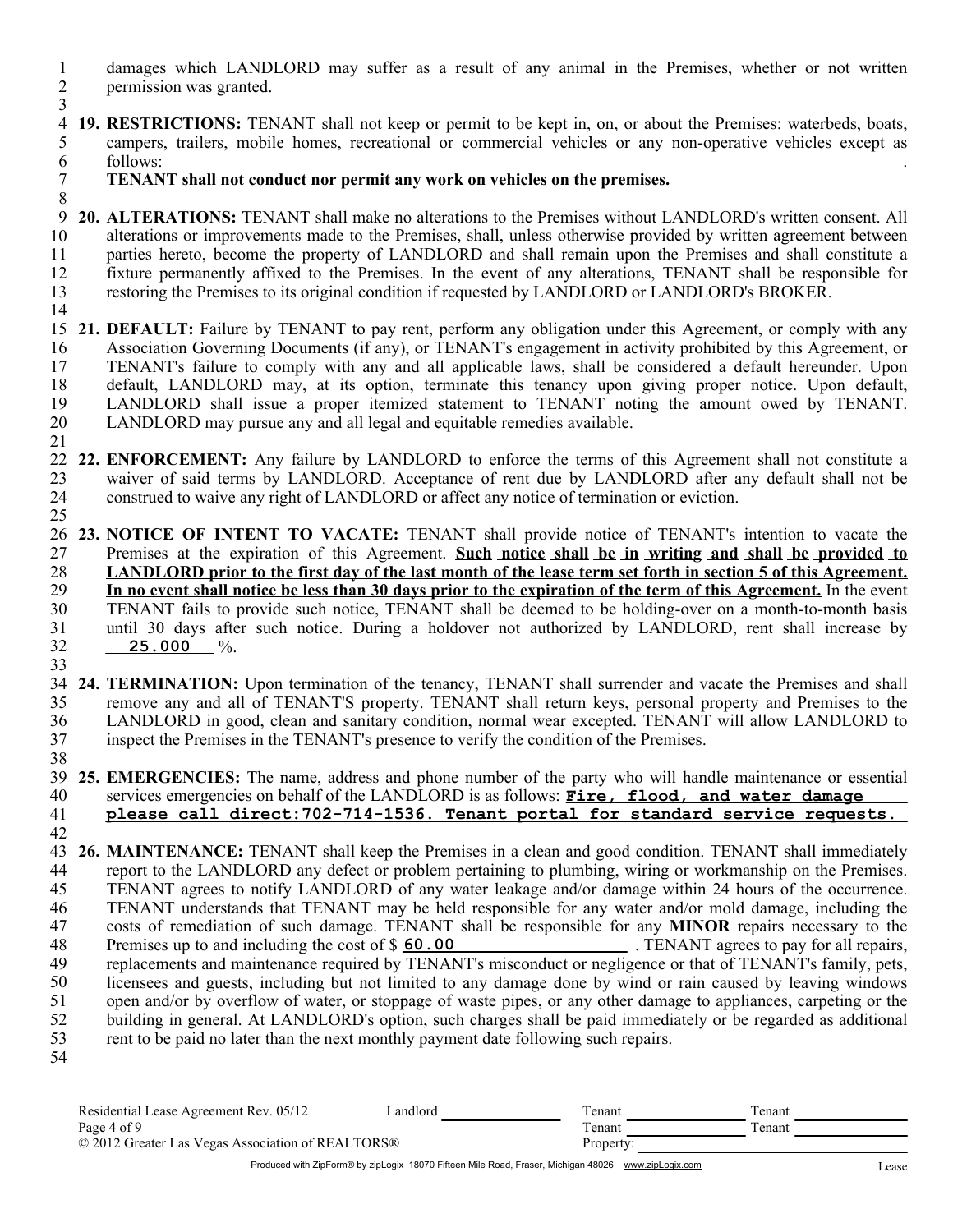a. TENANT shall change filters in the heating and air conditioning systems at least once every month, at TENANT's own expense. LANDLORD shall maintain the heating and air conditioning systems and provide for major repairs. However, any repairs to the heating or cooling system caused by dirty filters due to TENANT neglect will be the responsibility of TENANT.

b. TENANT shall replace all broken glass, regardless of cause of damage, at TENANT's expense.

8 9 10 11 12 13 14 15 16 c. In the case of landscaping and/or a swimming pool being maintained by a contractor, TENANT agrees to cooperate with the landscape and/or pool contractor in a satisfactory manner. LANDLORD provided landscaping maintenance is not to be construed as a waiver of any responsibility of the TENANT to keep and maintain the landscaping and/or shrubs, trees and sprinkler system in good condition. In the event the landscaping is not being maintained by a Contractor, TENANT shall maintain lawns, shrubs and trees. TENANT shall water all lawns, shrubs and trees, mow the lawns on a regular basis, trim the trees and fertilize lawns, shrubs and trees. If TENANT fails to maintain the landscaping in a satisfactory manner, LANDLORD may have the landscaping maintained by a landscaping contractor and charge TENANT with the actual cost. Said costs shall immediately become additional rent.

18 d. LANDLORD shall be responsible for all major electrical problems that are not caused by TENANT.

e. TENANT **x** shall -OR- shall not have carpets professionally cleaned upon move out. If cleaned, company. TENANT shall present LANDLORD or LANDLORD's BROKER with a receipt from a reputable carpet cleaning

f. There <u>simes is -OR-  $\mathbf{\underline{x}}$ </u> is not a pool contractor whose name and phone number are as follows:

If there is no such contractor, TENANT agrees to maintain the pool, if any. TENANT agrees to maintain the water level, sweep, clean and keep in good condition. If TENANT fails to maintain the pool in a satisfactory manner, LANDLORD may have the pool maintained by a licensed pool service and charge TENANT with the actual cost. Said costs shall become additional rent.

31 **27. ACCESS:** TENANT agrees to grant LANDLORD the right to enter the Premises at all reasonable times and for all 32 33 34 35 36 37 38 reasonable purposes including showing to prospective lessees, buyers, appraisers or insurance agents or other business therein as requested by LANDLORD, and for BROKER's periodic maintenance reviews. If TENANT fails to keep scheduled appointments with vendors to make necessary/required repairs, TENANT shall pay for any additional charges incurred which will then become part of the next month's rent and be considered additional rent. TENANT shall not deny LANDLORD his/her rights of reasonable entry to the Premises. LANDLORD shall have the right to enter in case of emergency and other situations as specifically allowed by law. LANDLORD agrees to give TENANT twenty-four (24) hours notification for entry, except in case of emergency.

39

17

- 40 **28. INVENTORY:** It is agreed that the following inventory is now on said premises. (Check if present; cross out if 41 42 absent.)
- 43 **X** Refrigerator **II** Intercom System Spa Equipment 44 **X** Stove **X Alarm System** Stove Alarm System Auto Sprinklers 45 **X X** Microwave \_\_\_\_\_\_ Trash Compactor \_\_\_\_\_\_ **X** Microwave Trash Compactor Auto Garage Openers  $\underline{\mathbf{x}}$  Ceiling Fans<br>Water Conditioner Equip.  $\underline{\mathbf{B}}$  BBQ<br>Solar Screens **X X** 46 47 **X** Dishwasher<br>Washer Dishwasher \_\_\_\_\_\_ Water Conditioner Equip. \_\_\_\_\_ Solar Screens 48 Washer **Floor Coverings** Pool Equipment 49 Dryer **X** Window Coverings <u>I</u> Other 50 51 TENANT assumes responsibility for the care and maintenance thereof. 52 53 Residential Lease Agreement Rev. 05/12 Landlord Tenant Tenant Tenant Page 5 of 9 Tenant Tenant Tenant Tenant © 2012 Greater Las Vegas Association of REALTORS® Property:

Produced with ZipForm® by zipLogix 18070 Fifteen Mile Road, Fraser, Michigan 48026 www.zipLogix.com

.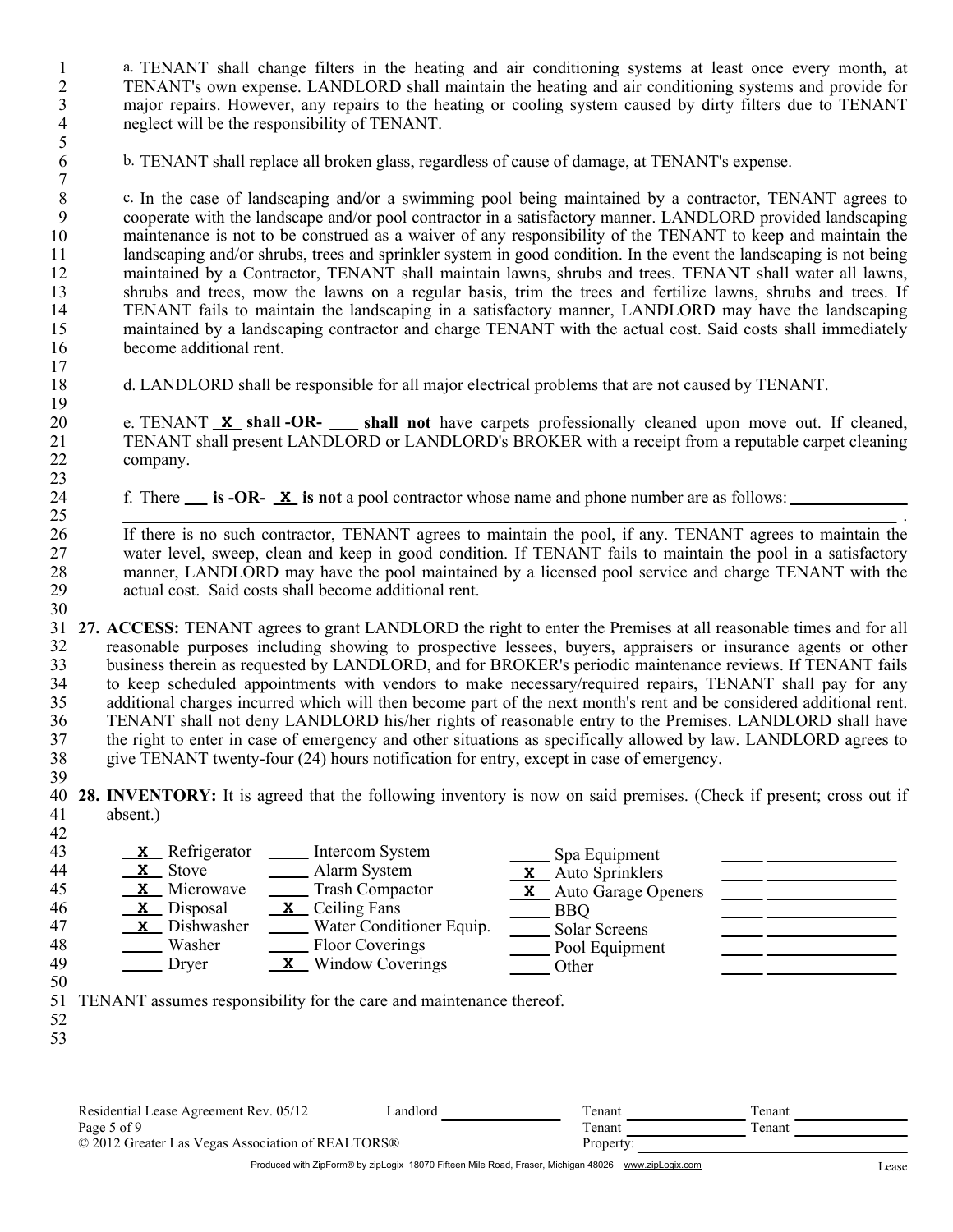1 **29. ASSOCIATIONS:** Should the Premises described herein be a part of a common interest community, homeowners 2 3 4 5 6 7 8 9 10 11 12 association planned unit development, condominium development ("the Association") or such, TENANT hereby agrees to abide by the Governing Documents (INCLUDING Declarations, Bylaws, Articles, Rules and Regulations) of such project and further agrees to be responsible for any fines or penalties levied as a result of failure to do so by himself, his family, licensees or guests. Noncompliance with the Governing Documents shall constitute a violation of this Agreement. Unless billed directly to TENANT by the Association, such fines shall be considered as an addition to rent and shall be due along with the next monthly payment of rent. By initialing this paragraph, TENANT acknowledges receipt of a copy of the applicable Governing Documents. LANDLORD, at LANDLORD's expense, shall provide TENANT with any additions to such Governing Documents as they become available. LANDLORD may, at its option, with 30 days notice to TENANT, adopt additional reasonable rules and regulations governing use of the Premises and of the common areas (if any).  $[$   $]$   $[$   $]$  $[$   $]$  $[$   $]$  $[$   $]$  $[$   $]$  $[$ 

13 **30.** INSURANCE: TENANT  $\underline{x}$  is -OR- is not required to purchase renter's insurance. LANDLORD and BROKER 14 15 16 17 18 19 shall be named as additional interests on any such policy. LANDLORD shall not be liable for any damage or injury to TENANT, or any other person, to any property occurring on the Premises or any part thereof, or in common areas thereof. TENANT agrees to indemnify, defend and hold LANDLORD harmless from any claims for damages. TENANT understands that LANDLORD's insurance does not cover TENANT's personal property. Even if it is not a requirement of this Agreement, TENANT understands that LANDLORD highly recommends that TENANT purchase renter's insurance.

20

21 **31. ILLEGAL ACTIVITIES PROHIBITED:** TENANT is aware of the following: It is a misdemeanor to commit or 22 23 24 25 26 27 maintain a public nuisance as defined in NRS 202.450 or to allow any building or boat to be used for a public nuisance. Any person, who willfully refuses to remove such a nuisance when there is a legal duty to do so, is guilty of a misdemeanor. A public nuisance may be reported to the local sheriff's department. A violation of building, health or safety codes or regulations may be reported to the government entity in our local area such as the code enforcement division of the county/city government or the local health or building departments.

### 28 **32. ADDITIONAL RESPONSIBILITIES:** 29

30 31 32 a. TENANT may install or replace screens at TENANT's own expense. Solar screen installation requires written permission from LANDLORD. LANDLORD is not responsible for maintaining screens.

33 34 35 36 37 38 b. With the exception of electric cooking devices, outdoor cooking with portable barbecuing equipment is prohibited within ten (10) feet of any overhang, balcony or opening, unless the Premises is a detached single family home. The storage and/or use of any barbecuing equipment is prohibited indoors, above the first floor and within five (5) feet of any exterior building wall. Adult supervision is required at all times the barbecue equipment is generating heat.

39 40 41 c. The Premises **X** have -OR- have not been freshly painted. If not freshly painted, the Premises **have -OR- have not** been touched up. TENANT will be responsible for the costs for any holes or excessive dirt or smudges that will require repainting.

- 42 43 44 d. TENANT agrees to coordinate transfer of utilities to LANDLORD or BROKER no less than **1**business days of vacating the Premises.
- 45 46 47 48 e. Locks may be replaced or re-keyed at the TENANT'S expense provided TENANT informs LANDLORD and provides LANDLORD with a workable key for each new or changed lock.

49 50 51 52 53 54 f. TENANT may conduct a risk assessment or inspection of the Premise for the presence of lead-based paint and/or lead-based paint hazards at the TENANT's expense for a period of ten days after execution of this agreement. Such assessment or inspection shall be conducted by a certified lead-based paint professional. If TENANT for any reason fails to conduct such an assessment or inspection, then TENANT shall be deemed to have elected to lease the Premises "as is" and to have waived this contingency. If TENANT conducts such an assessment or inspection and determines that lead-based paint deficiencies and/or hazards exist, TENANT will

| Residential Lease Agreement Rev. 05/12            | andlord | l`enant   | l`enant. |
|---------------------------------------------------|---------|-----------|----------|
| Page 6 of 9                                       |         | l`enant   | l`enant  |
| © 2012 Greater Las Vegas Association of REALTORS® |         | Property: |          |
|                                                   |         |           |          |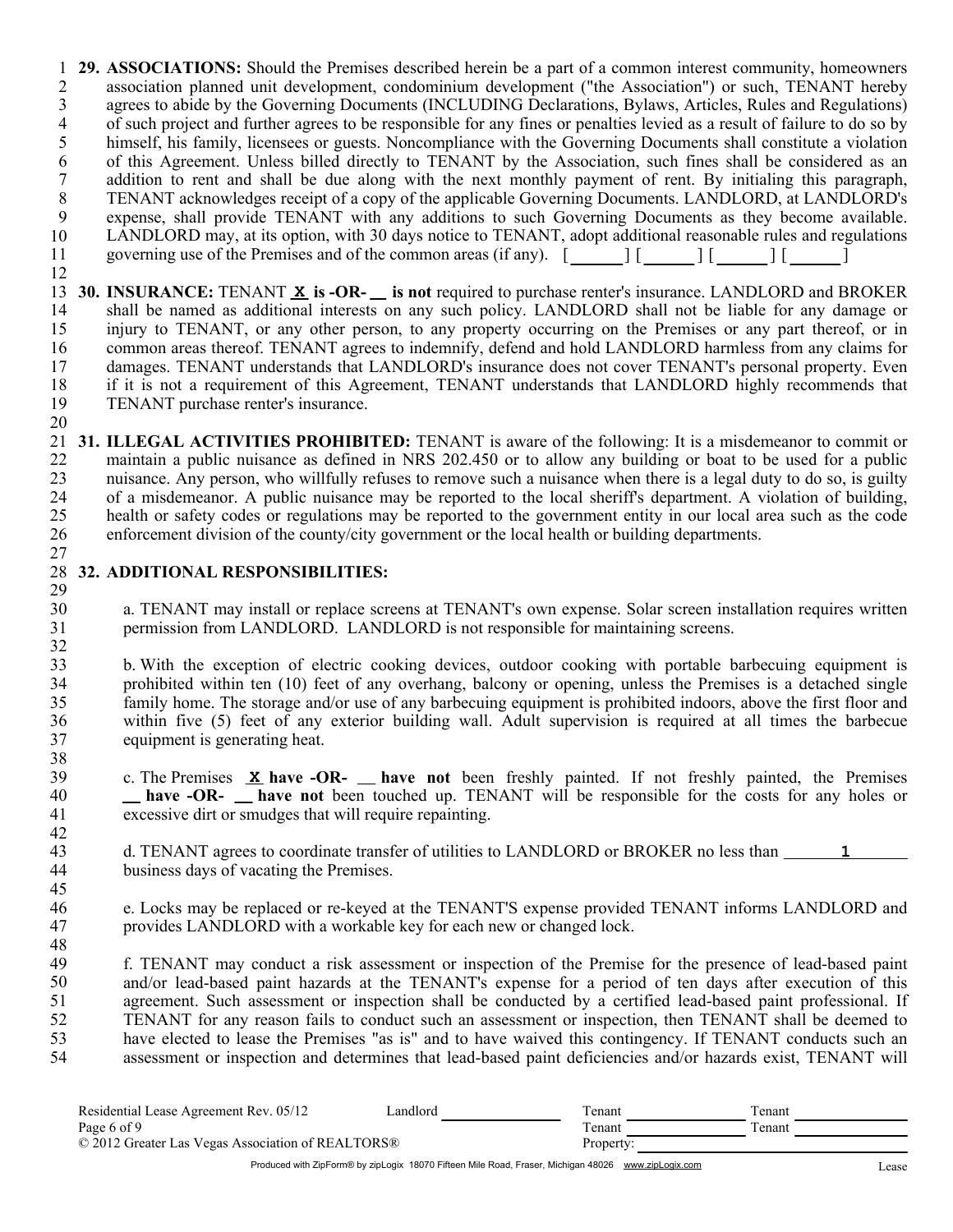- 1 2 3 4 notify LANDLORD in writing and provide a copy of the assessment/inspection report. LANDLORD will then have ten days to elect to correct such deficiencies and/or hazards or to terminate this agreement. In the event of termination under this paragraph, the security deposit will be refunded to TENANT. (If the property was constructed prior to 1978, refer to the attached Lead-Based Paint Disclosure.)
- 5 6 7 8 9 g. TENANT may display the flag of the United States, made of cloth, fabric or paper, from a pole, staff or in a window, and in accordance with 4 USC Chapter 1. LANDLORD may, at its option, with 30 days notice to TENANT, adopt additional reasonable rules and regulations governing the display of the flag of the United States.
- 10 11 12 13 14 15 h. TENANT may display political signs subject to any applicable provisions of law governing the posting of political signs, and, if the Premises are located within a CIC, the provisions of NRS 116 and any governing documents related to the posting of political signs. All political signs exhibited must not be larger than 24 inches by 36 inches. LANDLORD may not exhibit any political sign on the Premises unless the tenant consents, in writing, to the exhibition of the political sign. TENANT may exhibit as many political signs as desired, but may not exhibit more than one political sign for each candidate, political party or ballot question.
- 17 **33. CHANGES MUST BE IN WRITING:** No changes, modifications or amendment of this Agreement shall be valid 18 19 20 or binding unless such changes, modifications or amendment are in writing and signed by each party. Such changes shall take effect after thirty days notice to TENANT.
- 21 **34. CONFLICTS BETWEEN LEASE AND ADDENDUM:** In case of conflict between the provisions of an 22 23 addendum and any other provisions of this Agreement, the provisions of the addendum shall govern.
- 24 **35. ATTORNEY'S FEES:** In the event of any court action, the prevailing party shall be entitled to be awarded against 25 26 the losing party all costs and expenses incurred thereby, including, but not limited to, reasonable attorney's fees and costs.
- 28 **36. NEVADA LAW GOVERNS:** This Agreement is executed and intended to be performed in the State of Nevada in 29 30 31 effect. the county where the Premises are located and the laws of the State of Nevada shall govern its interpretation and
- 32 **37. WAIVER:** Nothing contained in this Agreement shall be construed as waiving any of the LANDLORD's or 33 34 TENANT's rights under the laws of the State of Nevada.
- 35 **38. PARTIAL INVALIDITY:** In the event that any provision of this Agreement shall be held invalid or 36 37 38 of this Agreement. unenforceable, such ruling shall not affect in any respect whatsoever the validity or enforceability of the remainder
- 39 **39. VIOLATIONS OF PROVISIONS:** A single violation by TENANT of any of the provisions of this Agreement 40 41 42 preponderance of the evidence. shall be deemed a material breach and shall be cause for termination of this Agreement. Unless otherwise provided by the law, proof of any violation of this Agreement shall not require criminal conviction but shall be by a
- 43 44 **40. SIGNATURES:** The Agreement is accepted and agreed to jointly and severally. The undersigned have read this 45 46 copy of this Agreement. Agreement and understand and agree to all provisions thereof and further acknowledge that they have received a
	- 48 **41. LICENSEE DISCLOSURE OF INTEREST:** Pursuant to NAC 645.640,

| 49 | and has the following interest, direct<br>is a licensed real estate agent in the State(s) of $\frac{1}{\sqrt{1-\frac{1}{\sqrt{1-\frac{1}{\sqrt{1-\frac{1}{\sqrt{1-\frac{1}{\sqrt{1-\frac{1}{\sqrt{1-\frac{1}{\sqrt{1-\frac{1}{\sqrt{1-\frac{1}{\sqrt{1-\frac{1}{\sqrt{1-\frac{1}{\sqrt{1-\frac{1}{\sqrt{1-\frac{1}{\sqrt{1-\frac{1}{\sqrt{1-\frac{1}{\sqrt{1-\frac{1}{\sqrt{1-\frac{1}{\sqrt{1-\frac{1}{\sqrt{1-\frac{1}{\sqrt$ |
|----|---------------------------------------------------------------------------------------------------------------------------------------------------------------------------------------------------------------------------------------------------------------------------------------------------------------------------------------------------------------------------------------------------------------------------------|
| 50 | or indirect, in this transaction: $\Box$ Principal (LANDLORD or TENANT) -OR- $\Box$ family relationship or business                                                                                                                                                                                                                                                                                                             |
|    | interest:                                                                                                                                                                                                                                                                                                                                                                                                                       |
| 52 |                                                                                                                                                                                                                                                                                                                                                                                                                                 |

53

47

16

27

Residential Lease Agreement Rev. 05/12 Page 7 of 9 © 2012 Greater Las Vegas Association of REALTORS® Property: Landlord Tenant Tenant Tenant Tenant Tenant Tenant **Tenant**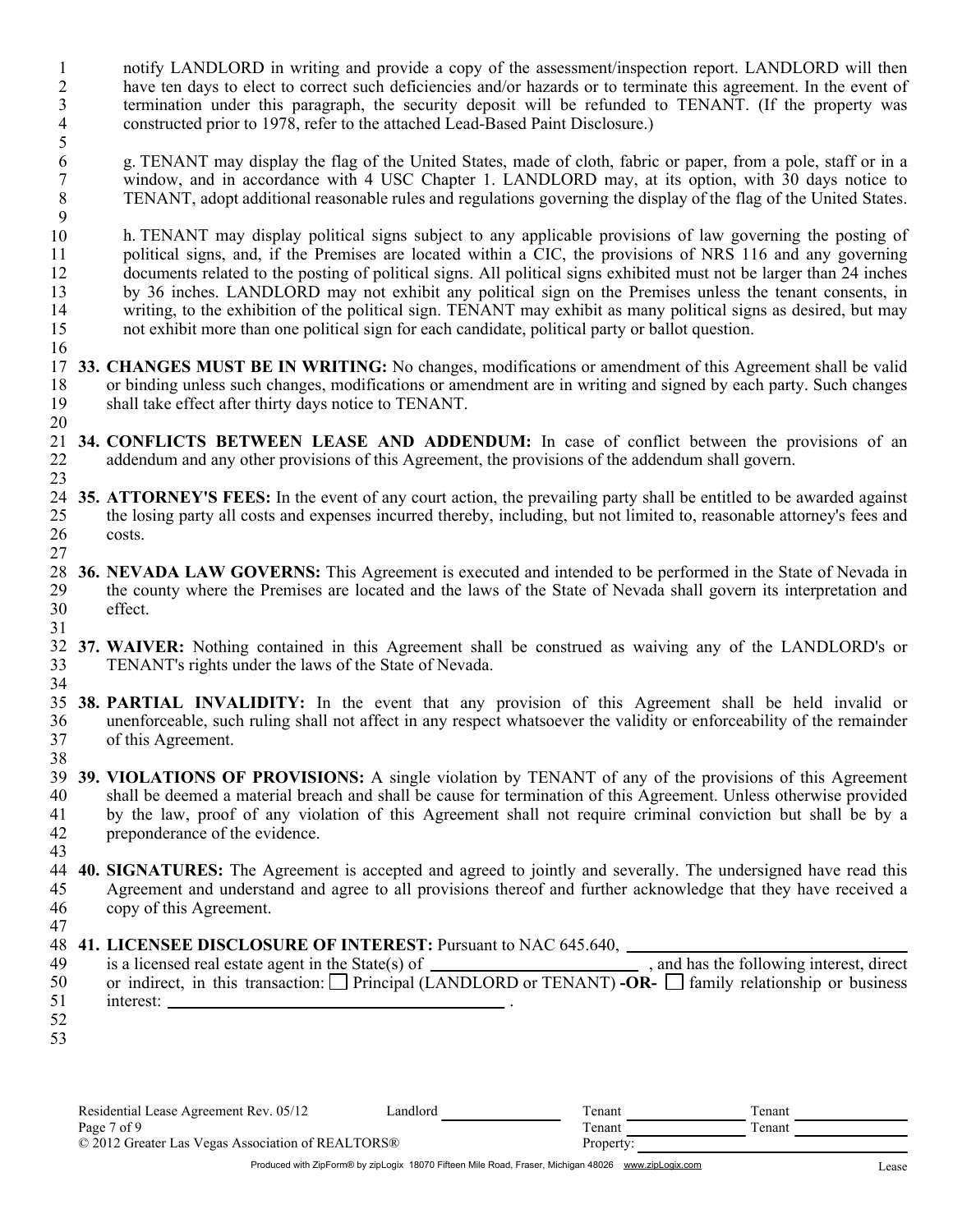|  |  |  |  |  | 1 42. CONFIRMATION OF REPRESENTATION: The Agents in this transaction are: |
|--|--|--|--|--|---------------------------------------------------------------------------|
|--|--|--|--|--|---------------------------------------------------------------------------|

| $\overline{2}$                   |                                                                                                                |                                                                                                                                |
|----------------------------------|----------------------------------------------------------------------------------------------------------------|--------------------------------------------------------------------------------------------------------------------------------|
| $\mathfrak{Z}$<br>$\overline{4}$ |                                                                                                                |                                                                                                                                |
| 5                                |                                                                                                                |                                                                                                                                |
| 6                                |                                                                                                                |                                                                                                                                |
| 7                                |                                                                                                                |                                                                                                                                |
| $\,8\,$                          |                                                                                                                | Landlord's Broker: RE/MAX Advantage Agent's Name: Kenneth C. Ravago                                                            |
| 9                                |                                                                                                                |                                                                                                                                |
| 10                               |                                                                                                                | Address: 10075 S. Eastern Ave. #103, Henderson, NV 89052<br>Phone: (702) 714-1536 Fax: (702) 947-2188 Email: ken@ravagogrp.com |
| 11                               | License # $49230$                                                                                              |                                                                                                                                |
| 12                               |                                                                                                                |                                                                                                                                |
| 13                               |                                                                                                                | 43. NOTICES: Unless otherwise required by law, any notice to be given or served upon any party hereto in connection            |
| 14                               |                                                                                                                | with this Agreement must be in writing and mailed by certificate of mailing to the following addresses:                        |
| 15                               |                                                                                                                |                                                                                                                                |
| 16                               | BROKER: Tim Kuptz Manuscripture Manuscripture Manuscripture Manuscripture Manuscripture Manuscripture Manuscri |                                                                                                                                |
| 17                               |                                                                                                                | Address: 10075 S. Eastern Ave. #103 Henderson, NV 89052                                                                        |
| 18                               |                                                                                                                | Phone: (702) 896-5500 Fax: (702) 251-4855 Email: time tim kuptz.com                                                            |
| 19                               |                                                                                                                |                                                                                                                                |
| 20                               |                                                                                                                |                                                                                                                                |
| 21                               |                                                                                                                |                                                                                                                                |
| 22                               |                                                                                                                |                                                                                                                                |
| 23                               |                                                                                                                |                                                                                                                                |
| 24                               |                                                                                                                | 44. ADDENDA ATTACHED: Incorporated into this Agreement are the following addenda, exhibits and other                           |
| 25                               | information:                                                                                                   |                                                                                                                                |
| 26                               | A. Sease Addendum for Drug Free Housing                                                                        |                                                                                                                                |
| 27                               | B. <b>x</b> Smoke Detector Agreement                                                                           |                                                                                                                                |
| 28                               | C. X Other: Addendum to Lease                                                                                  |                                                                                                                                |
| 29                               |                                                                                                                |                                                                                                                                |
| 30                               |                                                                                                                |                                                                                                                                |
| 31                               |                                                                                                                |                                                                                                                                |
| 32                               |                                                                                                                |                                                                                                                                |
| 33                               |                                                                                                                |                                                                                                                                |
| 34                               |                                                                                                                |                                                                                                                                |
| 35                               |                                                                                                                |                                                                                                                                |
| 36                               |                                                                                                                |                                                                                                                                |
| 37                               |                                                                                                                |                                                                                                                                |
| 38                               |                                                                                                                | [This space is intentionally blank.]                                                                                           |
| 39                               |                                                                                                                |                                                                                                                                |
| 40                               |                                                                                                                |                                                                                                                                |
| 41                               |                                                                                                                |                                                                                                                                |
| 42                               |                                                                                                                |                                                                                                                                |
| 43                               |                                                                                                                |                                                                                                                                |
| 44                               |                                                                                                                |                                                                                                                                |
| 45                               |                                                                                                                |                                                                                                                                |
| 46                               |                                                                                                                |                                                                                                                                |
| 47                               |                                                                                                                |                                                                                                                                |
| 48                               |                                                                                                                |                                                                                                                                |
| 49                               |                                                                                                                |                                                                                                                                |
| 50                               |                                                                                                                |                                                                                                                                |
| 51                               |                                                                                                                |                                                                                                                                |
|                                  |                                                                                                                |                                                                                                                                |
|                                  |                                                                                                                |                                                                                                                                |

| Residential Lease Agreement Rev. 05/12            | andlord | l`enant   | Tenant  |
|---------------------------------------------------|---------|-----------|---------|
| Page 8 of 9                                       |         | l`enant   | l`enant |
| © 2012 Greater Las Vegas Association of REALTORS® |         | Property: |         |
|                                                   |         |           |         |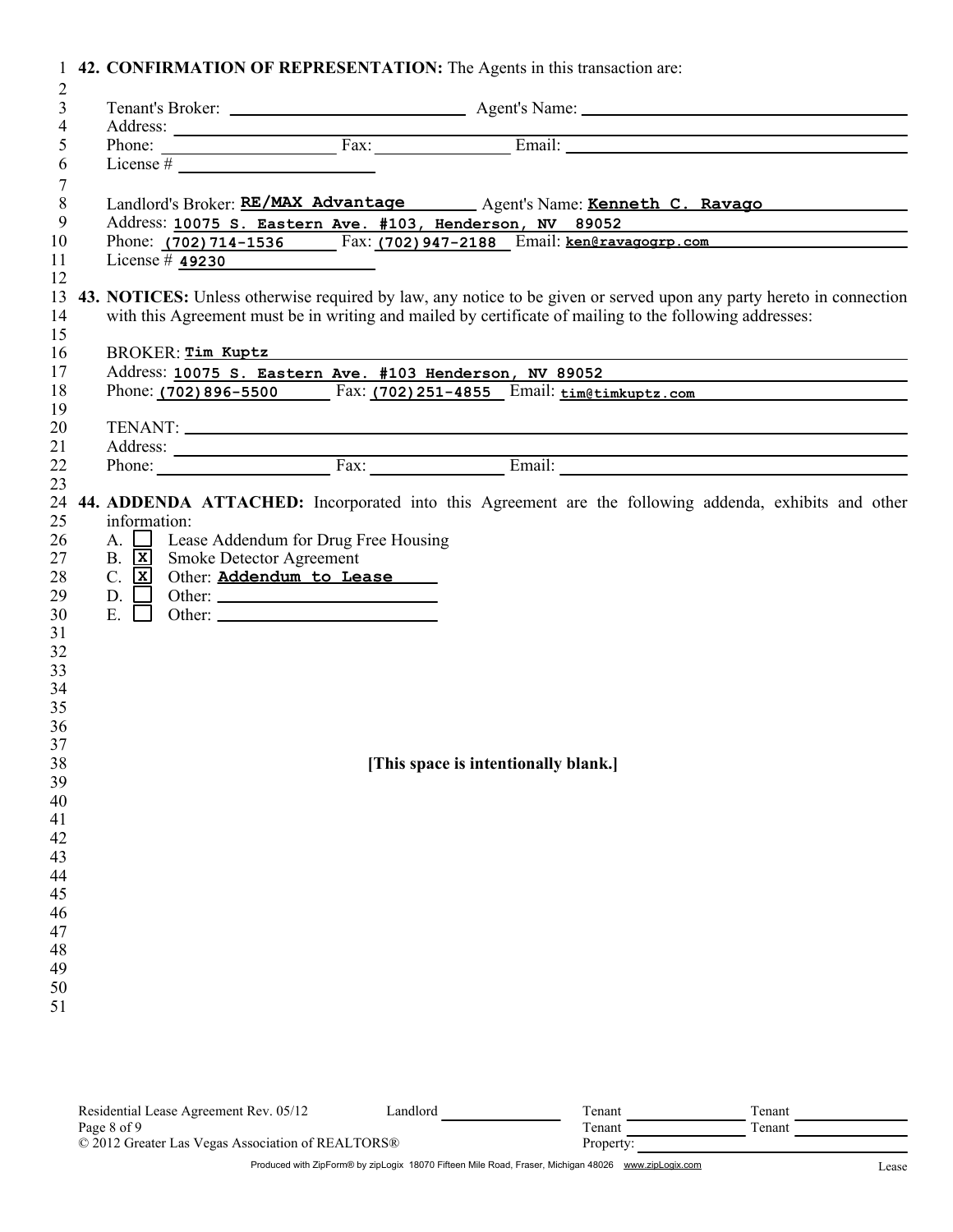| 1        | 45. ADDITIONAL TERMS AND CONDITIONS: 1.0 pet allowed on premises 2. No smoking |                                                                                                                                                                                                                                      |
|----------|--------------------------------------------------------------------------------|--------------------------------------------------------------------------------------------------------------------------------------------------------------------------------------------------------------------------------------|
| 2        |                                                                                | allowed in premises. Tenant responsible for remediating any smoke odor upon                                                                                                                                                          |
| 3        | vacating.                                                                      |                                                                                                                                                                                                                                      |
| 4        |                                                                                | 2. Tenant accepts property in current state of cleanliness and acknowledges                                                                                                                                                          |
| 5        |                                                                                | that it is in good condition. The inspection report provided to tenant must                                                                                                                                                          |
| 6        | be returned within 5 days of taking possession. Tenant is encouraged to        |                                                                                                                                                                                                                                      |
| 7        | report any necessary repairs, no matter how slight. Landlord normally does     |                                                                                                                                                                                                                                      |
| 8        |                                                                                | not repair or replace nonfunctioning items such as paint, flooring, etc.                                                                                                                                                             |
| 9        | everytime a property changes possession.                                       |                                                                                                                                                                                                                                      |
| 10       |                                                                                | 3. On move out date, property to be returned in same or comparable condition;                                                                                                                                                        |
| 11       |                                                                                | <u>otherwise costs will be deducted from security deposit. The manuscroom of the second section of the second section of the section of the section of the section of the section of the section of the section of the section o</u> |
| 12       |                                                                                | 4. If property is rekeyed, all exterior locks must be rekeyed to one key.                                                                                                                                                            |
| 13       |                                                                                | 5. Tenant acknowledges and consents to any trash or personal property left in                                                                                                                                                        |
| 14       | or on property upon vacating, may be disposed of at tenant's expense.          |                                                                                                                                                                                                                                      |
|          |                                                                                |                                                                                                                                                                                                                                      |
| 15       |                                                                                |                                                                                                                                                                                                                                      |
| 16       |                                                                                |                                                                                                                                                                                                                                      |
| 17       |                                                                                |                                                                                                                                                                                                                                      |
| 18       |                                                                                |                                                                                                                                                                                                                                      |
| 19       |                                                                                |                                                                                                                                                                                                                                      |
| 20       |                                                                                |                                                                                                                                                                                                                                      |
| 21<br>22 | LANDLORD/OWNER OF RECORD NAME                                                  | <b>DATE</b><br>TENANT'S SIGNATURE                                                                                                                                                                                                    |
| 23       |                                                                                |                                                                                                                                                                                                                                      |
| 24       |                                                                                |                                                                                                                                                                                                                                      |
| 25       | 26 RE/MAX Advantage                                                            |                                                                                                                                                                                                                                      |
| 27       | MANAGEMENT COMPANY (BROKER) NAME                                               | <b>DATE</b><br>TENANT'S SIGNATURE                                                                                                                                                                                                    |
| 28       |                                                                                |                                                                                                                                                                                                                                      |
| 29       |                                                                                | Phone: $\_\_$                                                                                                                                                                                                                        |
| 30       |                                                                                |                                                                                                                                                                                                                                      |
|          | $31$ By                                                                        |                                                                                                                                                                                                                                      |
|          | 32 Authorized AGENT for BROKER SIGNATURE DATE                                  | <b>TENANT'S SIGNATURE</b><br><b>DATE</b>                                                                                                                                                                                             |
|          | 33 Kenneth C. Ravago<br>34 <b>x</b> REALTOR®                                   |                                                                                                                                                                                                                                      |
| 35       |                                                                                |                                                                                                                                                                                                                                      |
| 36       |                                                                                |                                                                                                                                                                                                                                      |
| 37       |                                                                                | <b>TENANT'S SIGNATURE</b><br><b>DATE</b>                                                                                                                                                                                             |
| 38       |                                                                                |                                                                                                                                                                                                                                      |
| 39       |                                                                                | Phone:                                                                                                                                                                                                                               |
| 40       |                                                                                |                                                                                                                                                                                                                                      |

| Residential Lease Agreement Rev. 05/12            | Landlord | l`enant   | Fenant  |
|---------------------------------------------------|----------|-----------|---------|
| Page 9 of 9                                       |          | Tenant    | l`enant |
| © 2012 Greater Las Vegas Association of REALTORS® |          | Property: |         |
|                                                   |          |           |         |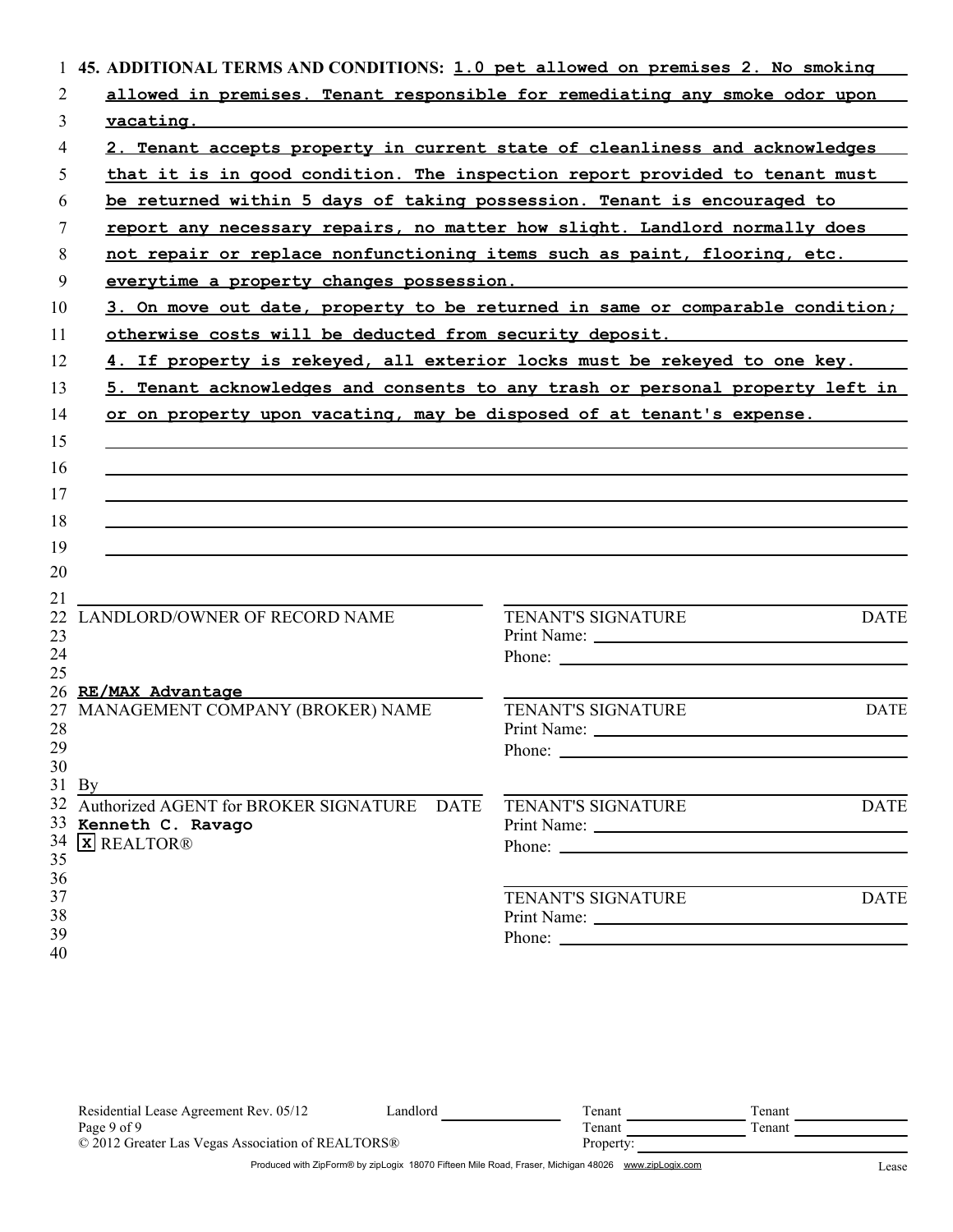

.

# **SMOKE DETECTOR AGREEMENT**

| This Agreement entered into the        | day of  | between  |
|----------------------------------------|---------|----------|
|                                        |         | Landlord |
| (by and through Landlord's Agent), and |         |          |
|                                        | Tenant. |          |
|                                        |         |          |

In consideration of their mutual promises, Landlord and Tenant agree as follows:

- 1. Tenant is renting from Landlord the premises at
- 2. This agreement is an addendum and part of the rental agreement and/or lease between Landlord and Tenant.
- 3. The premises are equipped with smoke detection device(s).
- 4. It is agreed that Tenant will test the smoke detector within one hour after occupancy and inform Landlord or his/her Agent immediately if detector(s) is not working properly.
- 5. It is agreed that Tenant will be responsible for testing smoke alarm(s) at least once every week by pushing the "push to test" button on the detector for about five (5) seconds. To be operating properly, the alarm will sound when the button is pushed.
- 6. Tenant understands that said smoke detector(s) is a battery operated unit and it shall be Tenant's responsibility to insure that the battery is in operating condition at all times. If after replacing battery, any smoke detector(s) will not operate or has no sound, Tenant must inform Landlord or his/her Agent immediately in writing.
- 7. Landlord and his/her Agent recommend that Tenant provides and maintains a fire extinguisher on the premises.
- 8. The undersigned have read the above agreement and understand and agree to all provisions thereof and further acknowledge that they have received a copy of said agreement.

LANDLORD/AGENT TENANT **KENNETH C. RAVAGO**

TENANT

Smoke Detector Agreement Rev. 02/08 © 2008 Greater Las Vegas Association of REALTORS®

Phone:  $(702)896 - 5500$ RE/MAX Advantage 10075 S Eastern Ave Ste 103 Henderson, NV 89052 Fax: (702)251-4855 Kenneth Ravago Lease Lease Communication Communication Communication Communication Communication Communication Communication Communication Communication Communication Communication Communication Communic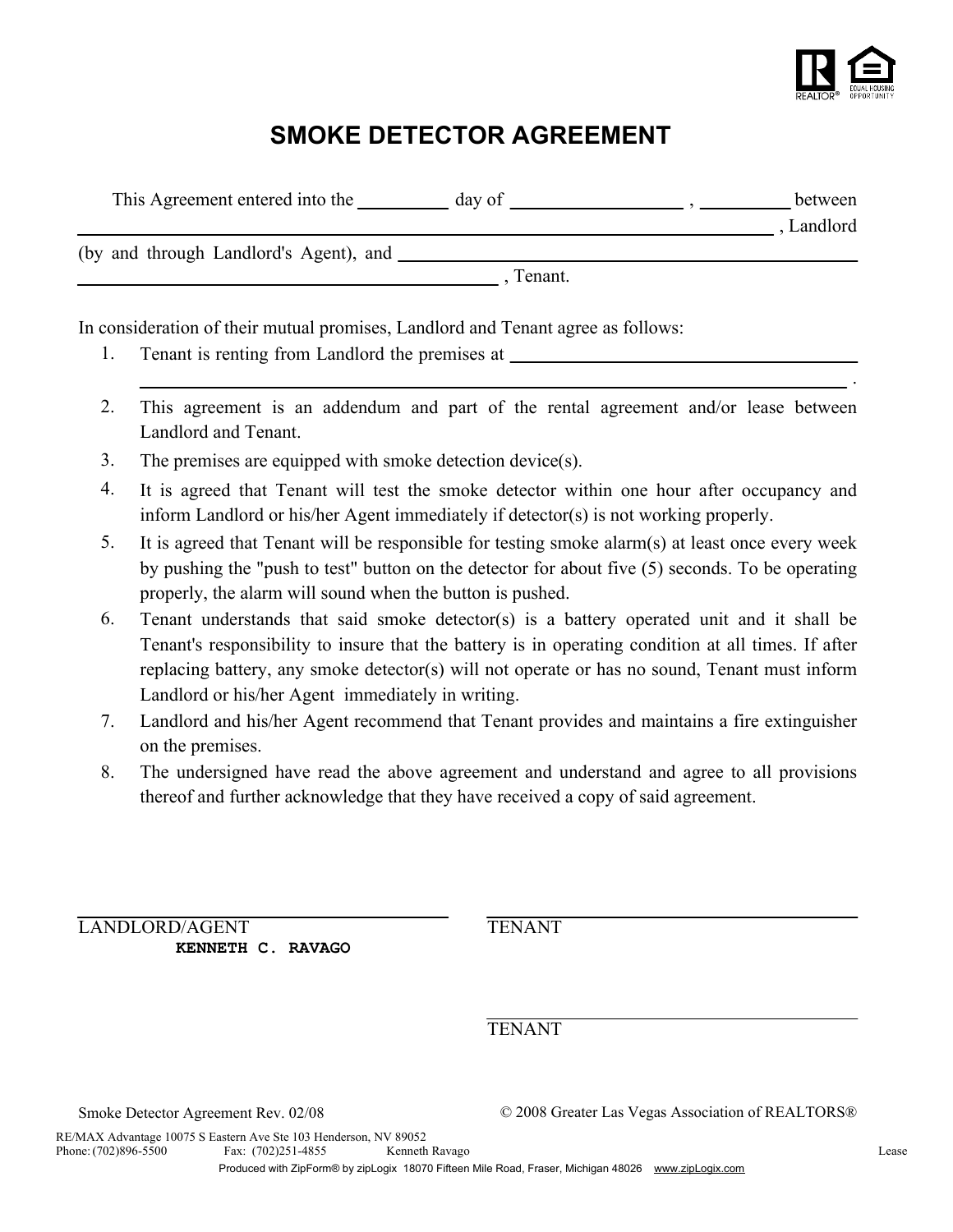

# **FORECLOSURE ADDENDUM TO RESIDENTIAL LEASE AGREEMENT**

for

(Property Address)

In reference to the Residential Lease Agreement ("Lease Agreement") executed by

as Tenant(s) and

|                |                               | as Owner by and through    |
|----------------|-------------------------------|----------------------------|
| Owner's Broker | RE/MAX Advantage              | ("Broker"), dated          |
|                | covering the real property at |                            |
|                |                               | , the parties hereby agree |

that the Agreement be amended as follows:

Kenneth Ravago

**1. NOTICE OF DEFAULT/FORECLOSURE.** Tenant(s) is notified that Owner has agreed to notify Broker of any defaults on any loans, mortgages, assessments or trust deeds. The filing of a Notice of Default by a lender or other lien holder commences a foreclosure period which lasts, at a minimum, three months plus 21 days. Tenant(s) is further notified that Owner has authorized Broker to notify Tenant(s) and make arrangements to terminate the Lease Agreement if Broker receives any notice indicating that Owner is any one of the following situations: (1) default of any loan, mortgage, assessments or trust deed; (2) any stage of the foreclosure process including a deed-in-lieu of foreclosure; (3) default in making any payments associated with this property; or (4) acceptance of a short sale contract. In such event, Owner has authorized Broker to negotiate termination of the Lease Agreement.

**2. TERMS OF LEASE AGREEMENT.** During any foreclosure period, the Tenant(s) shall *honor ALL CONDITIONS of the current Lease Agreement* including the timely payment of rent as stated in the Lease Agreement. Nevada law grants the Owner a redemption period, and the Owner remains as the legal owner of record until the actual time of the foreclosure sale.

**3. RETURN OF SECURITY DEPOSITS.** Once the Tenant(s) vacates the property, the Owner has authorized Broker to release ALL security deposits (including non-refundable deposits) back to the Tenant(s) with no further obligations from the Tenant(s) or Broker. The 30-day period required by Nevada law for the return of the security deposits still applies. The property must be returned in the same general condition as the Tenant(s) occupied the property. Upon Tenant(s)'s request, Broker will attempt to find a new home to rent/lease/purchase for Tenant(s).

**When executed by both parties, this Addendum is made an integral part of the aforementioned Lease Agreement. WHEN PROPERLY COMPLETED, THIS IS A BINDING CONTRACT. IF YOU DO NOT FULLY UNDERSTAND ITS CONTENTS, YOU SHOULD SEEK COMPETENT LEGAL COUNSEL BEFORE SIGNING.**

| <b>LANDLORD/OWNER OF RECORD</b>                                         | <b>TENANT'S SIGNATURE</b>                         | Date |
|-------------------------------------------------------------------------|---------------------------------------------------|------|
| RE/MAX Advantage<br>MANAGEMENT COMPANY (BROKER)                         | <b>TENANT'S SIGNATURE</b>                         | Date |
| By<br>Authorized Agent for Broker<br><b>REALTOR®</b><br>$\vert x \vert$ | Date TENANT'S SIGNATURE                           | Date |
| Kenneth C. Ravago                                                       |                                                   |      |
| Foreclosure Addendum (Tenant)                                           | © 2008 Greater Las Vegas Association of REALTORS® |      |
| RE/MAX Advantage 10075 S Eastern Ave Ste 103 Henderson, NV 89052        | Phone: (702)896-5500                              |      |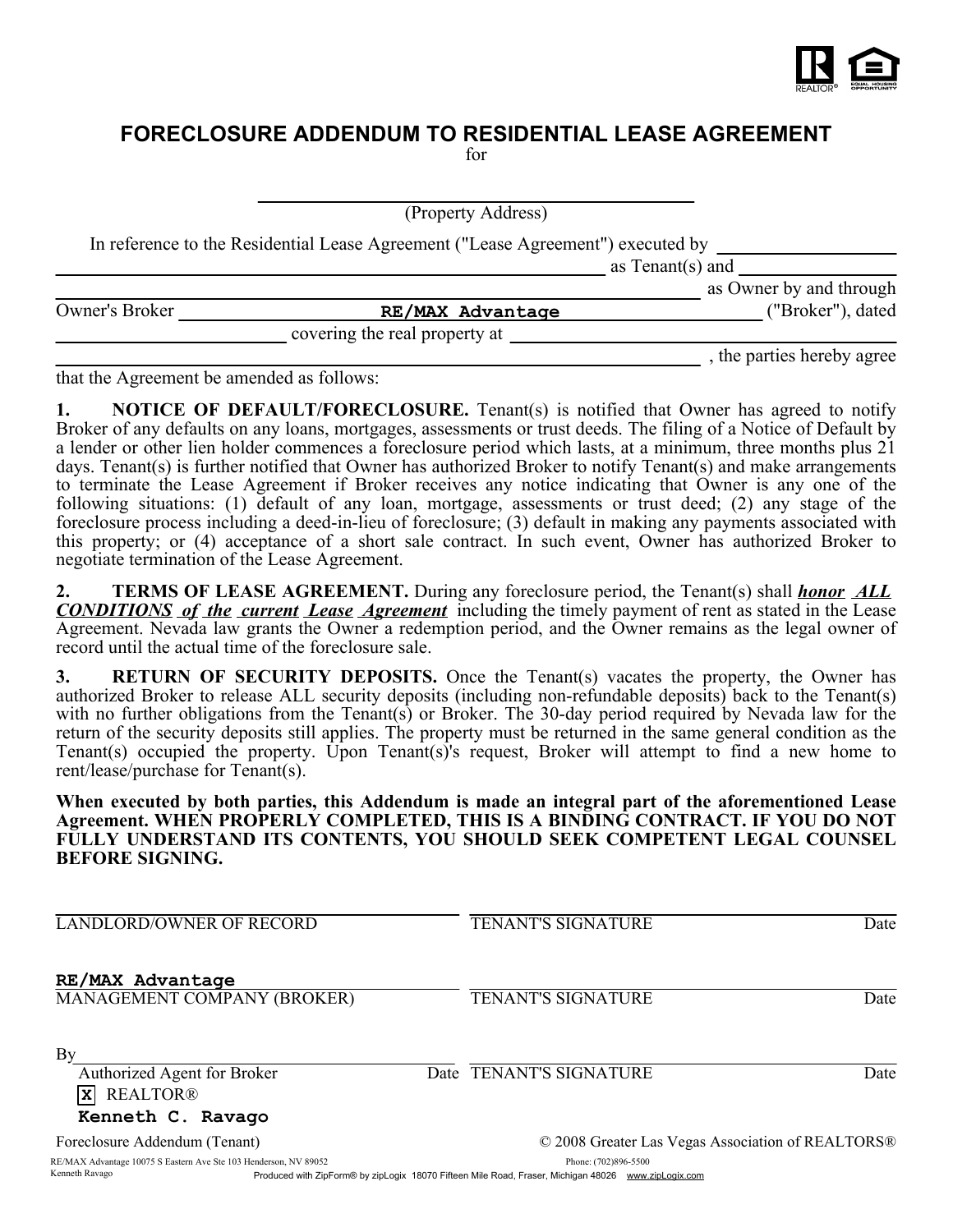**ADDENDUM NO. 1**



as

## **TO RESIDENTIAL LEASE AGREEMENT**

for

(Property Address)

In reference to the Residential Lease Agreement executed by

Tenants(s) and

as Owner, through **RE/MAX Advantage** and a set of the set of the set of the set of the set of the set of the set of the set of the set of the set of the set of the set of the set of the set of the set of the set of the set

covering the above-referenced real property, the parties hereby agree that the Lease Agreement be amended as follows:

**Tenant acknowledges that they have reviewed the Clark County Recorder Site printout included with this lease (and also available at** 

**https://recorder.co.clark.nv.us/oncorewebecommerce/ and they agree that they agree that aforementioned property is in good standing and not showing state of default.**

**If tenant chooses to lease on a month to month basis after initial term, rent to automatically increase by 7%.**

**When executed by both parties, this Addendum is made an integral part of the aforementioned Residential Lease Agreement.**

**WHEN PROPERLY COMPLETED, THIS IS A BINDING CONTRACT. IF YOU DO NOT FULLY UNDERSTAND ITS CONTENTS, YOU SHOULD SEEK COMPETENT LEGAL COUNSEL BEFORE SIGNING.**

| <b>LANDLORD/OWNER OF RECORD</b>                                       | TENANT'S SIGNATURE<br>Print Name:                 | <b>DATE</b> |
|-----------------------------------------------------------------------|---------------------------------------------------|-------------|
| RE/MAX Advantage<br>MANAGEMENT COMPANY (BROKER)                       | TENANT'S SIGNATURE<br>Print Name:                 | <b>DATE</b> |
| By<br>Authorized AGENT for BROKER<br><b>DATE</b><br>Kenneth C. Ravago | <b>TENANT'S SIGNATURE</b><br>Print Name:          | <b>DATE</b> |
|                                                                       | <b>TENANT'S SIGNATURE</b><br>Print Name:          | <b>DATE</b> |
| Addendum to Residential Lease Agreement 11/09                         | © 2009 Greater Las Vegas Association of REALTORS® |             |
| REMAY Advantage 10075 S Eastern Ave Ste 103 Henderson NV 89052        |                                                   |             |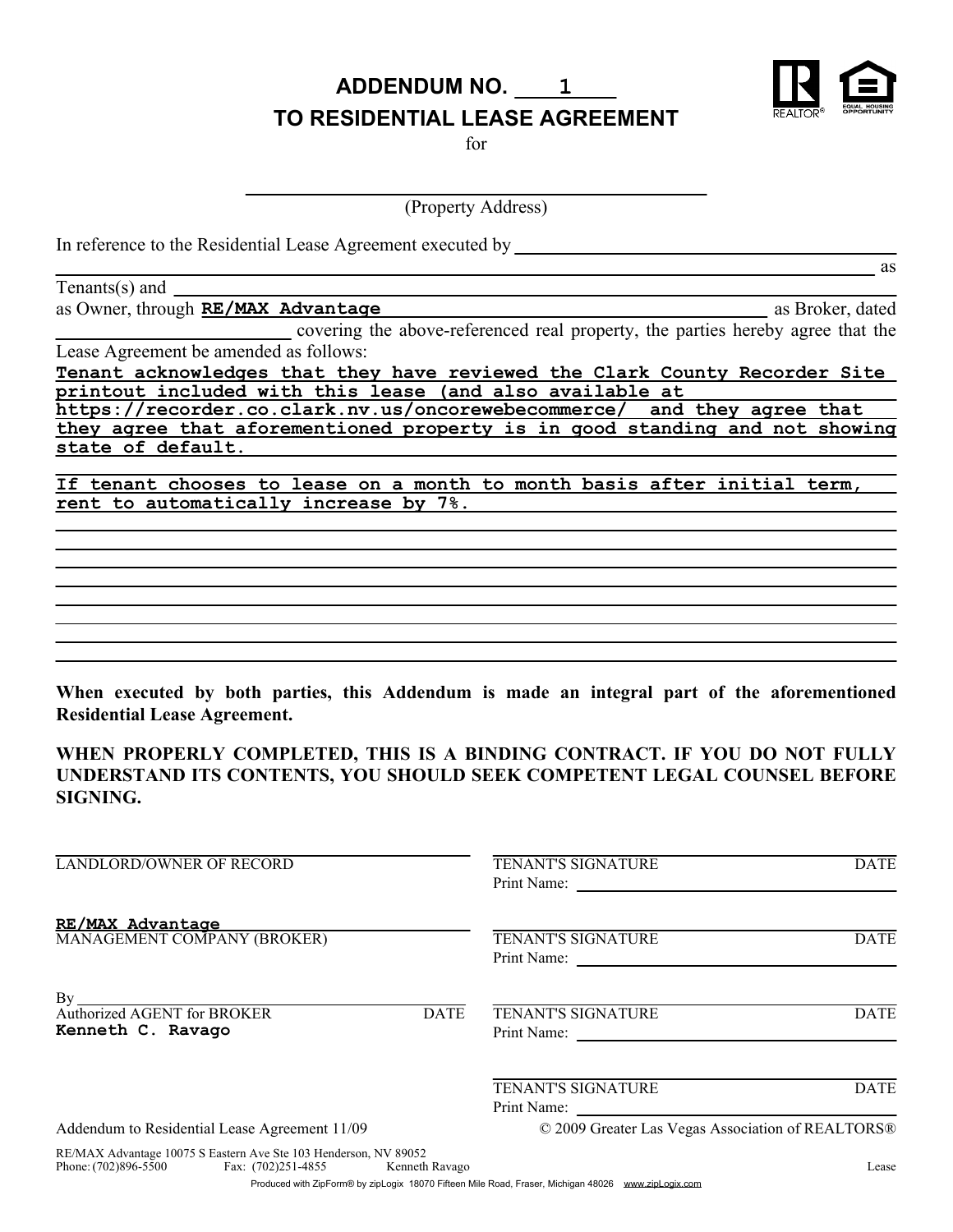# **PROPERTY CONDITION REPORT**



|                                                                                                                                                                                                                                                                                                                                                                                                                                                                                                                                                                                                                                                                                                                       | The purpose of this report is to note the current condition of the premises. THIS IS NOT A REPAIR LIST. If any item<br>is unsatisfactory, please mark that item and explain fully under "other remarks." Please return this report to the                                                                                                                                                                                                                                                                                                                                                                                                                                                          |                                                                                                                                                                                                                                                                                                                                                                                          |                                                                                                                   |
|-----------------------------------------------------------------------------------------------------------------------------------------------------------------------------------------------------------------------------------------------------------------------------------------------------------------------------------------------------------------------------------------------------------------------------------------------------------------------------------------------------------------------------------------------------------------------------------------------------------------------------------------------------------------------------------------------------------------------|----------------------------------------------------------------------------------------------------------------------------------------------------------------------------------------------------------------------------------------------------------------------------------------------------------------------------------------------------------------------------------------------------------------------------------------------------------------------------------------------------------------------------------------------------------------------------------------------------------------------------------------------------------------------------------------------------|------------------------------------------------------------------------------------------------------------------------------------------------------------------------------------------------------------------------------------------------------------------------------------------------------------------------------------------------------------------------------------------|-------------------------------------------------------------------------------------------------------------------|
| <b>LOCKS</b>                                                                                                                                                                                                                                                                                                                                                                                                                                                                                                                                                                                                                                                                                                          |                                                                                                                                                                                                                                                                                                                                                                                                                                                                                                                                                                                                                                                                                                    |                                                                                                                                                                                                                                                                                                                                                                                          |                                                                                                                   |
|                                                                                                                                                                                                                                                                                                                                                                                                                                                                                                                                                                                                                                                                                                                       |                                                                                                                                                                                                                                                                                                                                                                                                                                                                                                                                                                                                                                                                                                    |                                                                                                                                                                                                                                                                                                                                                                                          |                                                                                                                   |
| <b>LIVING ROOM</b><br><b>WALLS</b><br><b>CEILING</b><br>$\qquad \qquad$<br>WOOD WORK<br><b>DOOR</b><br>$\overline{\phantom{a}}$<br><b>DOOR STOP</b><br><b>CLOSET</b><br>$\begin{tabular}{ c c c c } \hline \quad \quad & \quad \quad & \quad \quad \\ \hline \quad \quad & \quad \quad & \quad \quad \\ \hline \quad \quad & \quad \quad & \quad \quad \\ \hline \quad \quad & \quad \quad & \quad \quad \\ \hline \end{tabular}$<br><b>CLOSET DOOR</b><br><b>CLOSET ROD</b><br>$\equiv$<br><b>CLOSET SHELF</b><br><b>WINDOWS</b><br>$\frac{1}{\sqrt{1-\frac{1}{2}}}$<br>DRAPERY RODS<br><b>ELECT. PLATES</b><br>$\frac{1}{2}$<br><b>LIGHTS</b><br><b>DRAPES</b><br><b>CARPET</b><br><b>FIREPLACE</b><br><b>OTHER</b> | <b>FAMILY ROOM/DEN</b><br><b>WALLS</b><br><b>CEILING</b><br>WOOD WORK<br>$\overline{\phantom{0}}$<br><b>DOOR</b><br><b>DOOR STOP</b><br><b>CLOSET</b><br>$\qquad \qquad$<br><b>CLOSET DOOR</b><br><b>CLOSET ROD</b><br><b>CLOSET SHELF</b><br>$\frac{1}{1}$<br><b>WINDOWS</b><br><b>DRAPERY RODS</b><br>ELECT. PLATES<br>$\frac{1}{2}$<br><b>LIGHTS</b><br><b>DRAPES</b><br><b>CARPET</b><br><b>FIREPLACE</b><br>$\overline{\phantom{0}}$<br>A/C UNIT<br><b>OTHER REMARKS:</b> <u>Contract the Second Second Second Second Second Second Second Second Second Second Second Second Second Second Second Second Second Second Second Second Second Second Second Second Second Second Second Se</u> | <b>HALLS</b><br><b>WALLS</b><br><b>CEILING</b><br>WOOD WORK<br>$\overline{\phantom{a}}$<br><b>CLOSET</b><br>$\qquad \qquad$<br>CLOSET DOOR<br><b>CLOSET ROD</b><br>$\qquad \qquad$<br><b>CLOSET SHELF</b><br><b>DOOR STOP</b><br><b>ELECT. PLATES</b><br>$\overline{\phantom{a}}$<br><b>LIGHT</b><br>A/C FILTER<br><b>CARPET</b><br><b>OTHER</b><br>SMOKE ALARMS<br><b>FIRE EXTING'S</b> | <b>FENCE</b><br><b>FRONT</b><br><b>SIDE</b><br><b>REAR</b><br>GATE(S)                                             |
| <b>ROOF</b><br><b>CONDITION</b><br>TRIM<br>WATER HEATER                                                                                                                                                                                                                                                                                                                                                                                                                                                                                                                                                                                                                                                               | $A/C-HEAT$<br><b>CENTRAL</b><br><b>EVAPORATIVE</b><br>WINDOW UNIT<br><b>WALL HEATER</b><br><b>OTHER REMARKS:</b> <u>Contract of the second second second second second second second second second second second second second second second second second second second second second second second second second second second</u>                                                                                                                                                                                                                                                                                                                                                               | <b>LAWN/FRONT</b><br><b>COND. GRASS</b><br>COND. TREES<br><b>COND. SHRUBS</b><br><b>SPRINKLER</b><br><b>SYSTEM</b>                                                                                                                                                                                                                                                                       | <b>LAWN/BACK</b><br><b>COND. GRASS</b><br>COND. TREES<br><b>COND. SHRUBS</b><br><b>SPRINKLER</b><br><b>SYSTEM</b> |
| Property Condition Report Rev. 02/08<br>© 2008 Greater Las Vegas Association of REALTORS®<br>Phone: (702)896-5500                                                                                                                                                                                                                                                                                                                                                                                                                                                                                                                                                                                                     | Page 1 of 3<br>RE/MAX Advantage 10075 S Eastern Ave Ste 103 Henderson, NV 89052<br>Fax: (702)251-4855<br>Kenneth Ravago<br>Produced with ZipForm® by zipLogix 18070 Fifteen Mile Road, Fraser, Michigan 48026 www.zipLogix.com                                                                                                                                                                                                                                                                                                                                                                                                                                                                     |                                                                                                                                                                                                                                                                                                                                                                                          | Agent's Initials<br>Tenant's Initials<br>Lease                                                                    |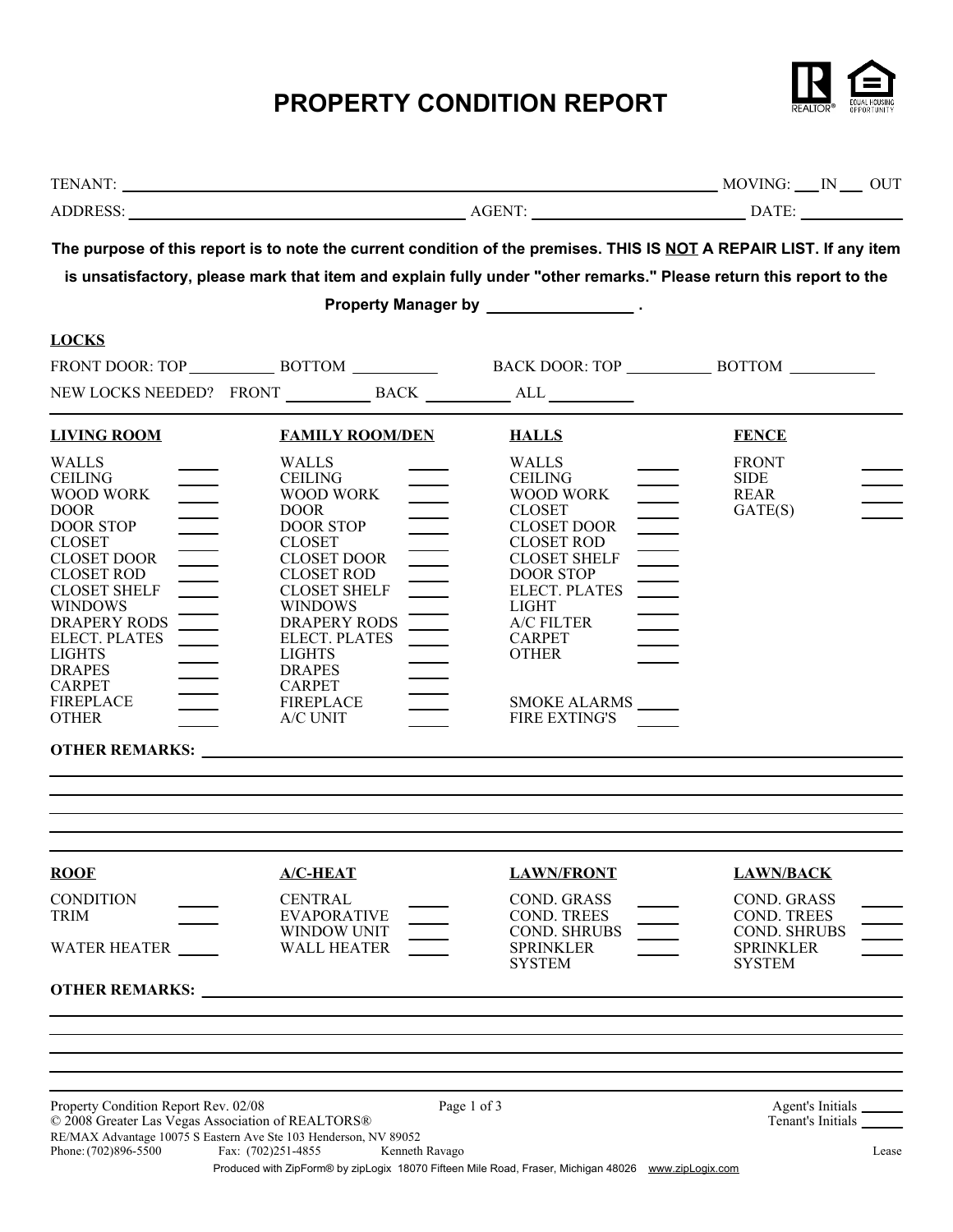| <b>KITCHEN</b>                                                                                                                                                                                                                                 |          | <b>DINING ROOM</b>                                                                                                                                                                                 | <b>LAUNDRY ROOM</b>                                                                                                                                                                               |                                      | <b>GARAGE</b>                                                                        |                                  |
|------------------------------------------------------------------------------------------------------------------------------------------------------------------------------------------------------------------------------------------------|----------|----------------------------------------------------------------------------------------------------------------------------------------------------------------------------------------------------|---------------------------------------------------------------------------------------------------------------------------------------------------------------------------------------------------|--------------------------------------|--------------------------------------------------------------------------------------|----------------------------------|
| <b>WALLS</b><br><b>CEILING</b><br>WOOD WORK<br><b>DOOR</b><br><b>DOOR STOP</b><br><b>SINK</b><br><b>FAUCETS</b><br><b>FLOOR</b><br><b>WINDOWS</b><br><b>CURTAIN RODS</b><br>REFRIGERATOR<br>STOVE/OVEN<br><b>MICROWAVE</b><br><b>VENT HOOD</b> | $\equiv$ | <b>WALLS</b><br><b>CEILING</b><br>WOOD WORK<br><b>DOOR</b><br><b>DOOR STOP</b><br><b>FLOOR</b><br><b>WINDOWS</b><br>DRAPERY ROD<br><b>DRAPES</b><br>ELECT. PLATES<br><b>LIGHTS</b><br><b>OTHER</b> | <b>WALLS</b><br><b>CEILING</b><br>WOOD WORK<br><b>DOOR</b><br><b>DOOR STOP</b><br><b>FLOOR</b><br><b>WASHER</b><br><b>DRYER</b><br>ELECT. PLATES<br><b>VENTS</b><br><b>LIGHTS</b><br><b>OTHER</b> | $\equiv$<br>$\overline{\phantom{a}}$ | <b>WALLS</b><br><b>FLOOR</b><br><b>DOOR</b><br><b>DOOR OPENER</b><br><b>HOOK UPS</b> | $\frac{1}{\sqrt{1-\frac{1}{2}}}$ |
| <b>DISPOSAL</b><br><b>DISHWASHER</b><br><b>CABINETS</b><br>ELECT. PLATES<br><b>LIGHTS</b><br>TRASH COMP.                                                                                                                                       |          | <b>POOL</b><br><b>FILLED</b><br><b>CONDITION</b><br><b>EQUIPMENT</b>                                                                                                                               |                                                                                                                                                                                                   |                                      |                                                                                      |                                  |
| <b>OTHER REMARKS:</b>                                                                                                                                                                                                                          |          |                                                                                                                                                                                                    |                                                                                                                                                                                                   |                                      |                                                                                      |                                  |

### **BEDROOM 1**

#### **BEDROOM 2**

#### WALLS CEILING WOOD WORK DOOR DOOR STOP CLOSET CLOSET DOOR CLOSET ROD CLOSET SHELF WINDOWS DRAPERY RODS ELECT. PLATES LIGHTS DRAPES CARPET OTHER WINDOWS WALLS **CEILING** WOOD WORK DOOR DOOR STOP CLOSET CLOSET DOOR CLOSET ROD CLOSET SHELF ELECT. PLATES LIGHTS DRAPERY RODS DRAPES CARPET OTHER WINDOWS WALLS **CEILING** WOOD WORK DOOR DOOR STOP CLOSET CLOSET DOOR CLOSET ROD CLOSET SHELF ELECT. PLATES LIGHTS DRAPERY RODS DRAPES CARPET OTHER WINDOWS WALLS CEILING WOOD WORK DOOR DOOR STOP CLOSET CLOSET DOOR CLOSET ROD CLOSET SHELF ELECT. PLATES LIGHTS DRAPERY RODS DRAPES CARPET OTHER

**BEDROOM 3**

### **OTHER REMARKS:**

Property Condition Report Rev. 02/08<br>  $\Box$  Page 2 of 3 Agent's Initials Agent's Initials Page 2 of 3 Agent's Initials Agent's Initials Agent's Initials Agent's Initials Agent's Initials Agent's Initials Agent's Initials Ag © 2008 Greater Las Vegas Association of REALTORS®

**BEDROOM 4**